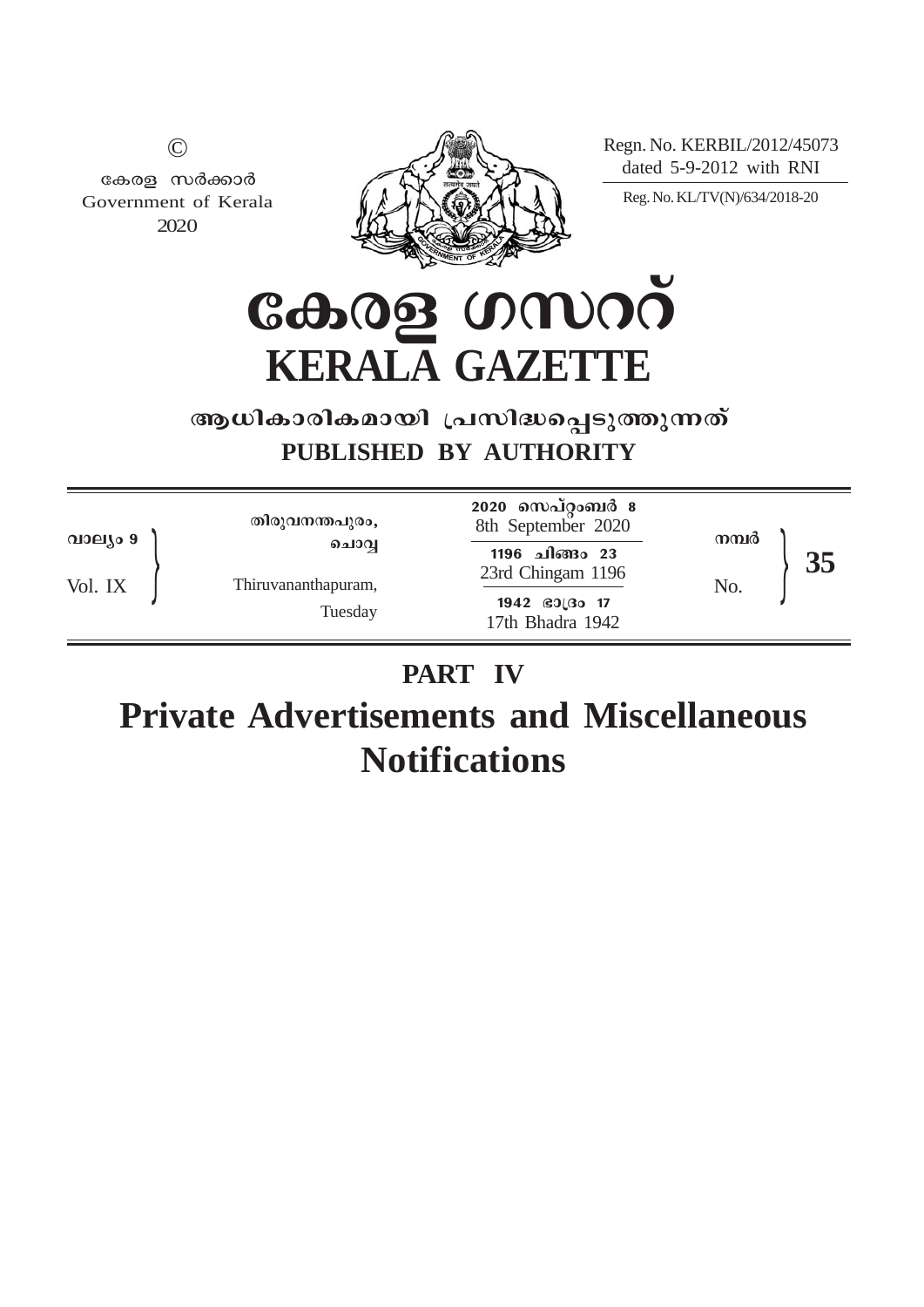REGULATIONS FOR THE AWARD OF Ph.D. DEGREE

*[Adoption: University Grants Commission (Minimum Standards and Procedure for Award of M.PHIL./ICAR/PH.D Degrees) Regulations, 2016]*

## *Short Title*

These Regulations of Kerala University of Fisheries and Ocean Studies (KUFOS) may be called "KUFOS Ph.D. Regulations 2018" (Minimum Standards and Procedure for Award of Ph.D. Degrees).

## 1. *Scope*

- 1.1 The regulations provided herein shall apply to studies leading to Ph.D. degree offered by the Kerala University of Fisheries and Ocean Studies from the Academic year 2018 onwards.
- 1.2 The regulations shall apply to every Research Centre approved by KUFOS, where research leading to Ph.D. is undertaken.
- 1.3 They shall come into force from the date of approval by the Academic Council of the KUFOS.

#### 2. *Definitions*

In these regulations, unless the context otherwise requires:

- i. "Advisory Committee" means the Committee constituted to supervise the research program of the student.
- ii. "Board of Examiners" means the Board constituted for the conduct of comprehensive and final examinations for recommending award of the Ph.D. degree by KUFOS.
- iii. " Credit" is the weekly unit of work recognized for any particular course as per the course catalogue issued by the University. Normally, a lecture class of one hour or a practical class of two to three hours duration per week shall count as one credit.
- iv. "Dean" means Dean of the Faculty concerned.
- v. "Controller of Examinations" is an officer designated to discharge the duties and functions of examinations.
- vi. "Department" means a Department in a Teaching Institution offering academic programs. Scientists/ Teachers of a discipline working in research stations/schemes/projects will also be considered as members of the Department of the teaching institution concerned.
- vii. "Major Adviser" means the student's adviser in his/her major field of study who shall also be the Chairperson of the Advisory Committee/Board of Examiners. "Minor Adviser" means Members of the Advisory Committee other than Major Adviser.
- viii. "Part-time Student" means a student who has been permitted to undertake a Ph.D. program on a part-time basis.
- ix. "Ph.D. Committee" means the Ph. D. Committee of the University.
- x. "Doctoral Student" is a student undergoing doctoral degree program on a full-time/part time basis. The studentship commences on the day of registration after payment of fee during the first semester and ends when he/she submits the thesis.
- xi. "Sponsored Candidate" is a candidate deputed by Development Departments, Research Institutions of National importance, Commodity Boards and other Government and Quasi-Government Institutions. The expenditure towards the doctoral program of such students be met by the sponsoring agency.

246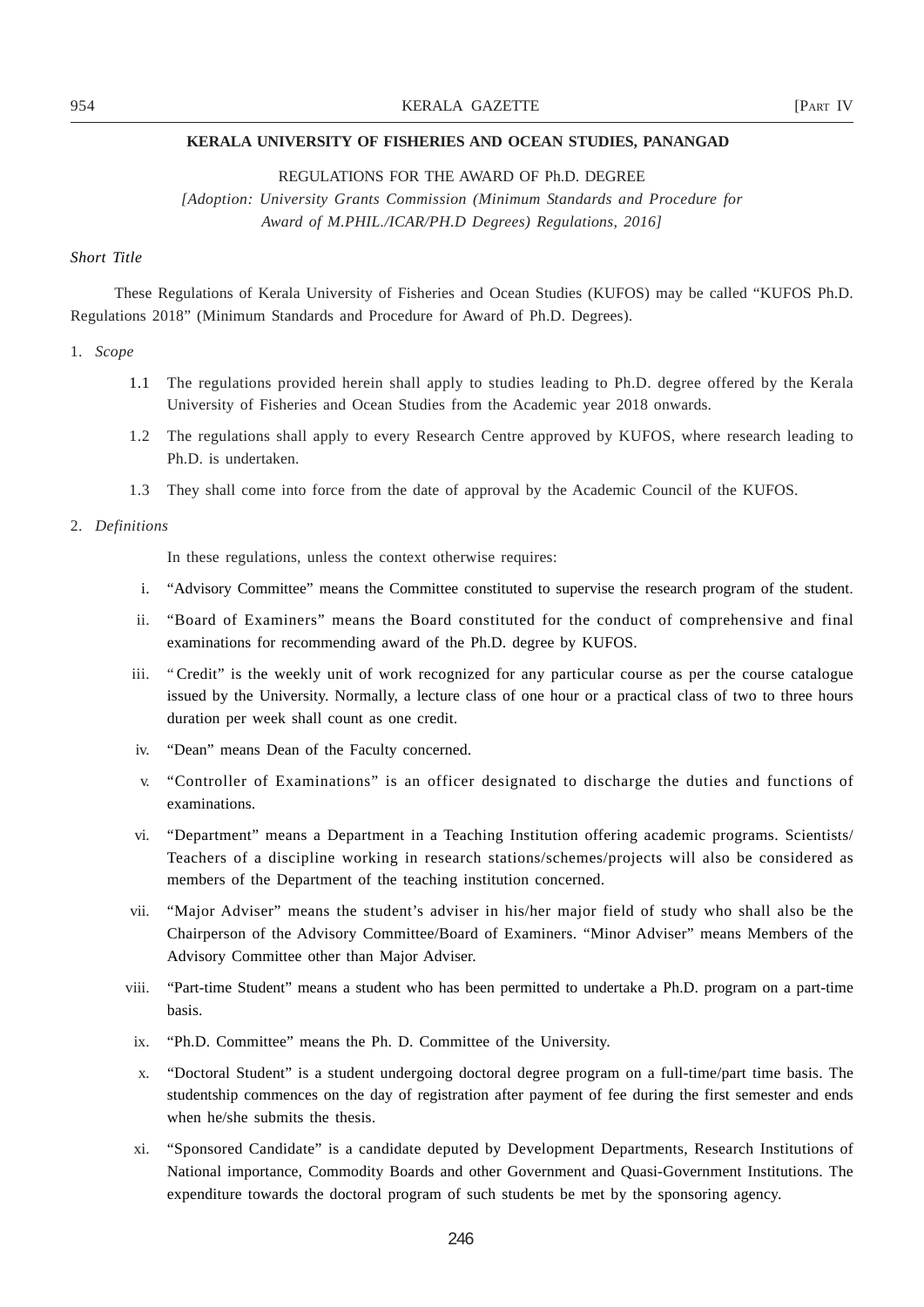#### 3. *Number of seats*

The maximum number of candidates to be admitted every year for the Ph.D. programs will be announced by the University, subject to the slots available as per UGC Regulation in force and facilities available.

## 4. *System of teaching*

The "course-credit system" of teaching shall be followed as prescribed by UGC from time to time, including days of examination and study leave. The medium of teaching shall be English.

## 5. *Recognized Institutions*

The University may decide to accord recognition in specified faculties, on the recommendation of the Academic Council, to a Research/Educational Institution under the control of Central/State Government as per the provisions of the Kerala University of Fisheries and Ocean Studies Act (2010) and the relevant statutes and ordinances in this regard, provided the University is satisfied that the Institution will be able to provide the required facilities to candidates to pursue their studies in the Institution for the degree of Doctor of Philosophy of the University in the Faculties concerned and to fulfil such other conditions that the University Governing Council may stipulate from time to time. The list of approved centres shall be available in the University website.

6. *Eligibility criteria for admission to Ph.D. Programme:*

## 6 (a) **General stream**

Subject to the conditions stipulated in these Regulations, the following persons are eligible to seek admission to the Ph.D. programme:

- i. Candidates shall have a Master's degree or a professional degree declared equivalent to the Master's degree by the corresponding statutory regulatory body, with at least 55% marks in aggregate or its equivalent grade 'B' in the UGC 7-point scale (or an equivalent grade in a point scale wherever grading system is followed) or an equivalent degree from a foreign educational Institution accredited by an Assessment and Accreditation Agency which is approved, recognized or authorized by an authority, established or incorporated under a law in its home country or any other statutory authority in that country for the purpose of assessing, accrediting or assuring quality and standards of educational institutions.
- ii. Candidates who have cleared the M.Phil. Course work with at least 55% marks in aggregate or its equivalent grade 'B' in the UGC 7-point scale (or an equivalent grade in a point scale wherever grading system is followed) and successfully completing the M.Phil. Degree shall be eligible to proceed to do research work leading to the Ph. D. Degree in the same Institution in an integrated programme.
- iii. A relaxation of 5% of marks, from 55% to 50%, or an equivalent relaxation of grade, may be allowed for those belonging to SC/ST/OBC (non-creamy layer)/differently-abled and other categories of candidates as per the decision of the Government from time to time. The eligibility marks of 55% (or an equivalent grade in a point scale wherever grading system is followed) and the relaxation of 5% to the categories mentioned above are permissible based only on the qualifying marks without including the grace mark procedures.

- i. Master's degree in the respective discipline/related discipline from the concerned faculty of ICAR (Indian Council of Agricultural Research)or a recognized equivalent qualification with an OGPA of 7.0/10 or equivalent OGPA/equivalent percentage of marks at Master's degree. For SC/ST an OGPA of 6.5/10 or equivalent OGPA / equivalent percentage of marks at Master's degree as per the recommendations of ICAR from time to time.
- ii. Reservation of seats shall be governed by the rules of State Government. 50% of the seats to be filled by ICAR through all India entrance examination. In the absence of ICAR candidates, the vacancy will be filled from the general category.
- iii. For General category (other than from ICAR), the condition under 6 (a) are applicable.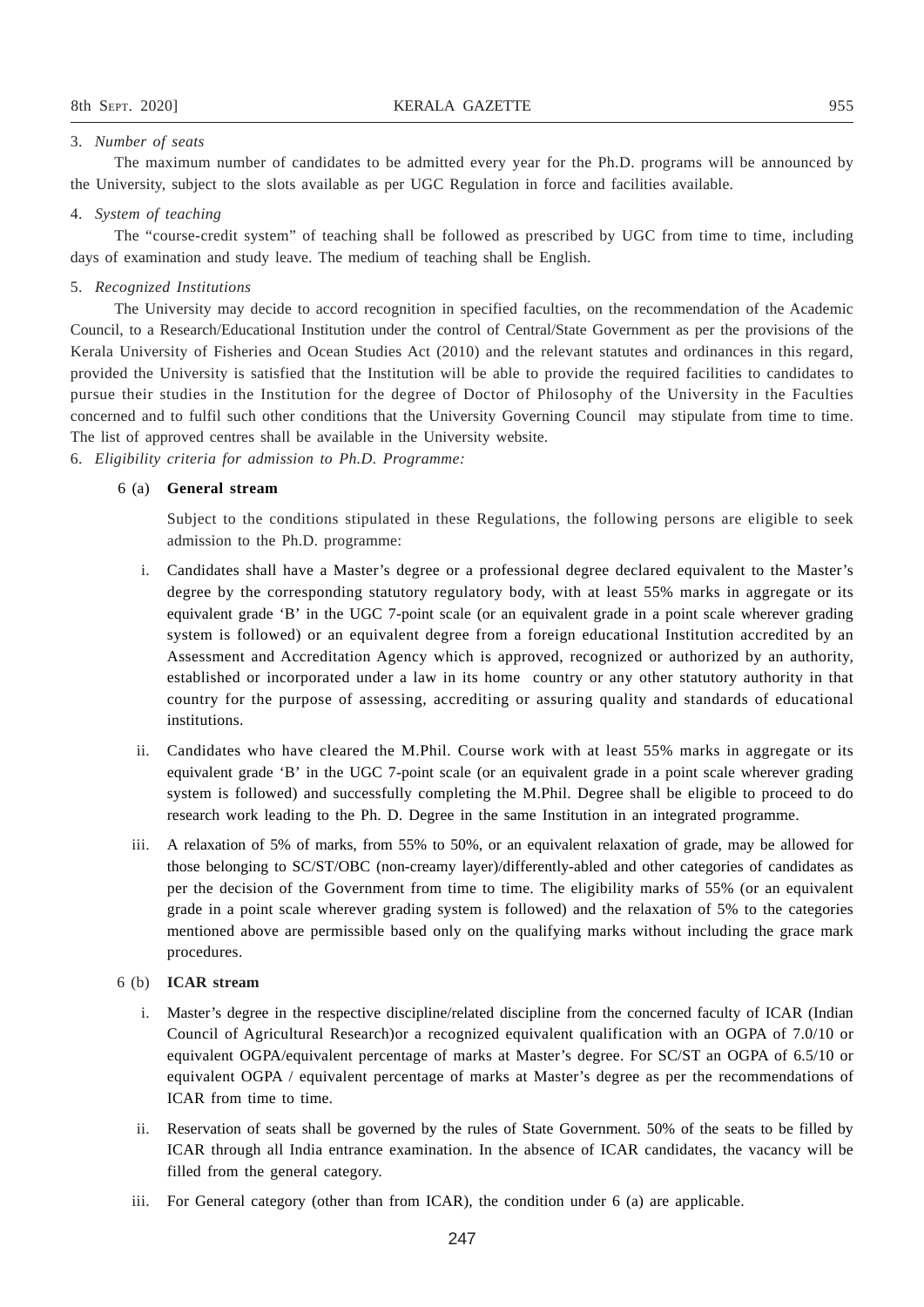#### 7. *Admission of students to Ph.D programme*

- i. The admission shall be based on the criteria notified by the KUFOS, keeping in view the guidelines/norms in this regard issued by the statutory bodies concerned, and taking into account the reservation policy of the Central/State Government from time to time.
- ii. Candidates seeking registration to the Ph.D. program as full-time or part-time students, shall do so by submitting their applications in the prescribed form in response to the notification in this respect issued once a year by the University.
- iii. Candidates seeking admission under interdisciplinary/multidisciplinary research shall have to qualify in the CET (Common Entrance Test) for Ph.D programmes conducted by the University, once in a year.
- iv. The minimum qualifying marks for CET shall be 50% and 45% for SC/ST/O C (Non Creamy layer category). The syllabus of the CET shall consist of 50% of research methodology and 50% shall be subject specific. The CET shall be conducted at a Centre(s) notified in advance.
- v. The qualified candidates shall be called for an interview/ *viva voce*. The interview shall consider the following aspects, viz. whether:
	- (a) The candidate possesses the competence for the proposed research;
	- (b) The research work can be suitably undertaken at the Institution/College;
	- (c) The proposed area of research can contribute to new/additional knowledge.
- vi. The marks awarded for the selection is as follows; CET-50% qualifying degree- 30% and interview 20%.
- vii. The University shall maintain the list of all the registered students on its website on year-wise basis.
- viii. Candidates who are working in research projects taken up by a School/Department of the University, funded internally or by external funding agencies, shall be eligible for full-time or part-time registration. Candidates working in research projects taken up by recognized institutions shall be eligible only for full-time registration.
- ix. Candidates applying for registration as part-time students shall be considered for registration only in cases where the Research Committee (see Clause 19) is convinced that effective supervision can be ensured.
- x. The following candidates are exempted from CET and these candidates shall be ranked as per the norms laid down in Clause 16 of the regulations:
	- (a) Candidates who possess National/Kerala State research fellowships with valid score, with committed financial assistance at the time of seeking admission, in any of the National/State level eligibility tests conducted by the agencies recognized by the University.
	- (b) Candidates who have qualified UGC/NET Lectureship examination or GATE/ICAR/KSCSTE/CSIR/ NBHM/ICSSR or M.Phil degree.
	- (c) Candidates who have been awarded research fellowships by the Government of India for pursuing a Ph.D. program in India.
	- (d) Foreign students who have minimum eligibility and assessed and approved by the Research Committee of the School/Department.
	- (e) Teachers of Universities/Aided Colleges in Kerala, teachers who are working in Government Institutions/Quasi Government recognized by KUFOS and Scientists in National Level Research Laboratories, with a minimum continuous service of five years as permanent employees.
	- (f) Candidates who are exempted from CET, however, are required to appear for the interview along with the candidates undergone entrance examination at the time of seeking admission.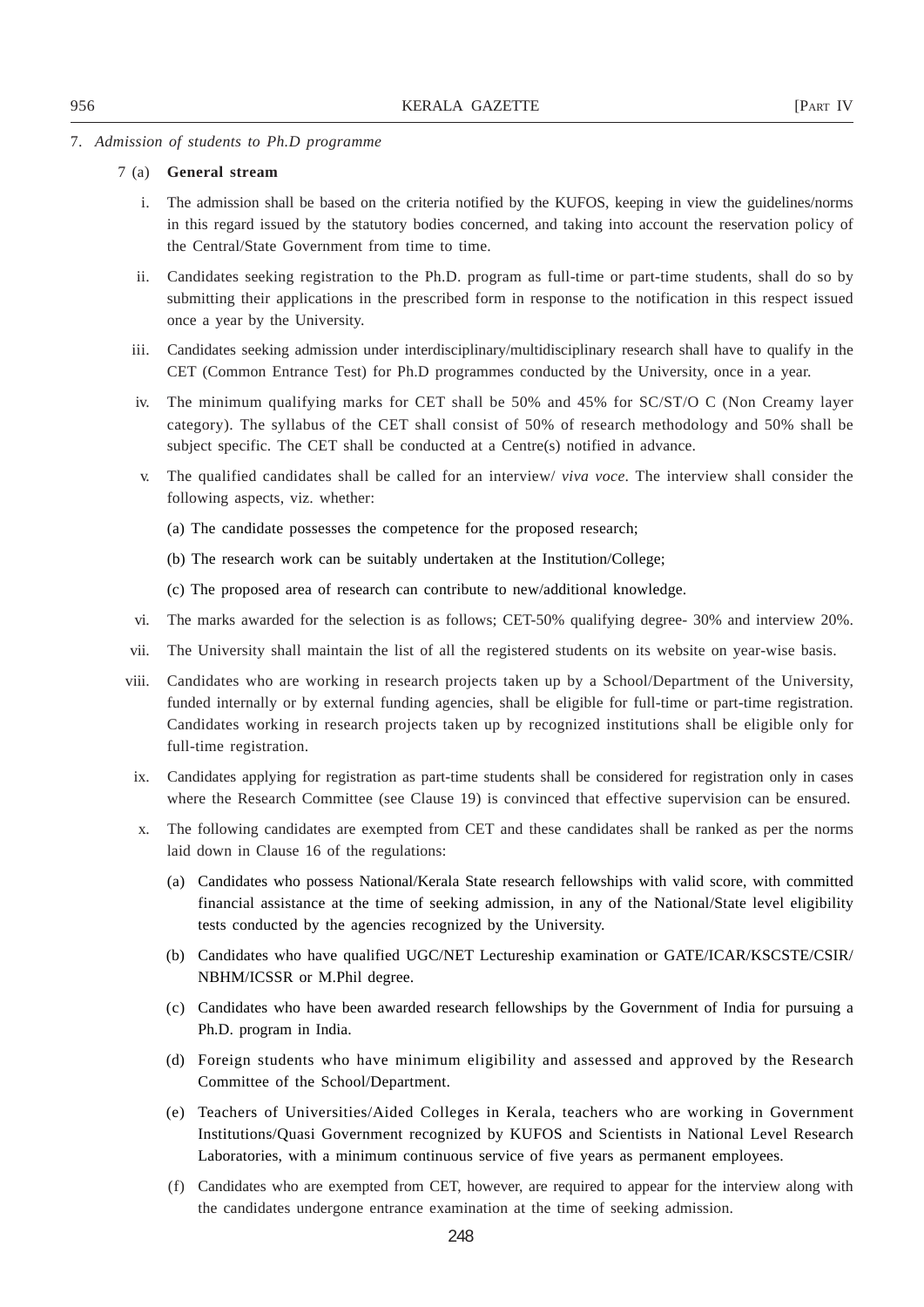- xi. The merit list published by the University is valid till the results of the next examination are published.
- xii. Candidates who come with any fellowship from State/ Central Govt. agencies shall be permitted to join at any time for Ph.D. programmes depending up on the availability of guide and facility.

- i. Selection of students will be done by a Doctoral Committee consisting of Director of Research, Dean, Head of concerned Department and Major Advisors. Changes can be made in the project proposal submitted by students subject to the approval of the committee. Those candidates who have qualified ICAR's SRF examination are recommended for admission to the Ph.D. program without appearing the CET.
- ii. The Directorate of Research shall make a list of successful students and upload in the University Website.

#### 8. *Duration of the Programme*

- i. Ph.D. programme shall be for a minimum duration of three years, including course work and a maximum of six years. Extension beyond the above limits will be governed by the relevant clauses as stipulated in the Statute/Ordinance of the individual Institution concerned.
- ii. For part time students the duration is, however, maximum seven years, subject to condition under Clause 18.

## 9. *Payment of fees*

## 9 (a) **General stream**

- i. Every research student shall be required to pay, the fees prescribed by the University at the beginning of each semester, failing which his/her name shall stand removed from the rolls if the default is more than 30 days after the due date.
- ii. Within a period of 30 days from the date of removal from the rolls, the candidate may be readmitted by the Director of the School/Research Institution on an application made by the candidate, duly recommended by the Research Guide and on payment of all arrears of fees, readmission fee and the fine as the University may prescribe from time to time.
- iii. In cases where the default in payment of fees exceeds 30 days and candidate fails to apply for readmission within the next 30 days he/she will be required to apply for readmission within 180 days, which shall be placed for consideration before the Research Committee. If the Research Committee is satisfied with the genuineness of the causes of delay, it shall be competent to take appropriate decision. A candidate who is in default of fees for more than 180 days from the due date, the registration shall remain cancelled.
- iv. Every research student shall submit a report of the progress of the research achieved and attendance certificate countersigned by the guide and Director / Recognized Institution during the previous semester before the payment of the next semester fees.

- i. The registration for a semester is valid only if the candidate remits the approved tuition fee and other fee, if any, for the semester. The details of remittance of fee (Receipt Number and date) shall be quoted in the Course Registration Card.
- ii. Part-time students who are employees of the university are exempted from payment of caution deposit, but they should pay the tuition fee prescribed and all other fee as per the decision of the University.
- iii. Part-time students registered for Ph.D. programme shall pay additional fee specified if their programme extends beyond twelve semesters.
- iv. Those who are granted extension beyond the maximum permissible time limit are required to remit a special fee over and above the normal fee which shall be fixed by the University.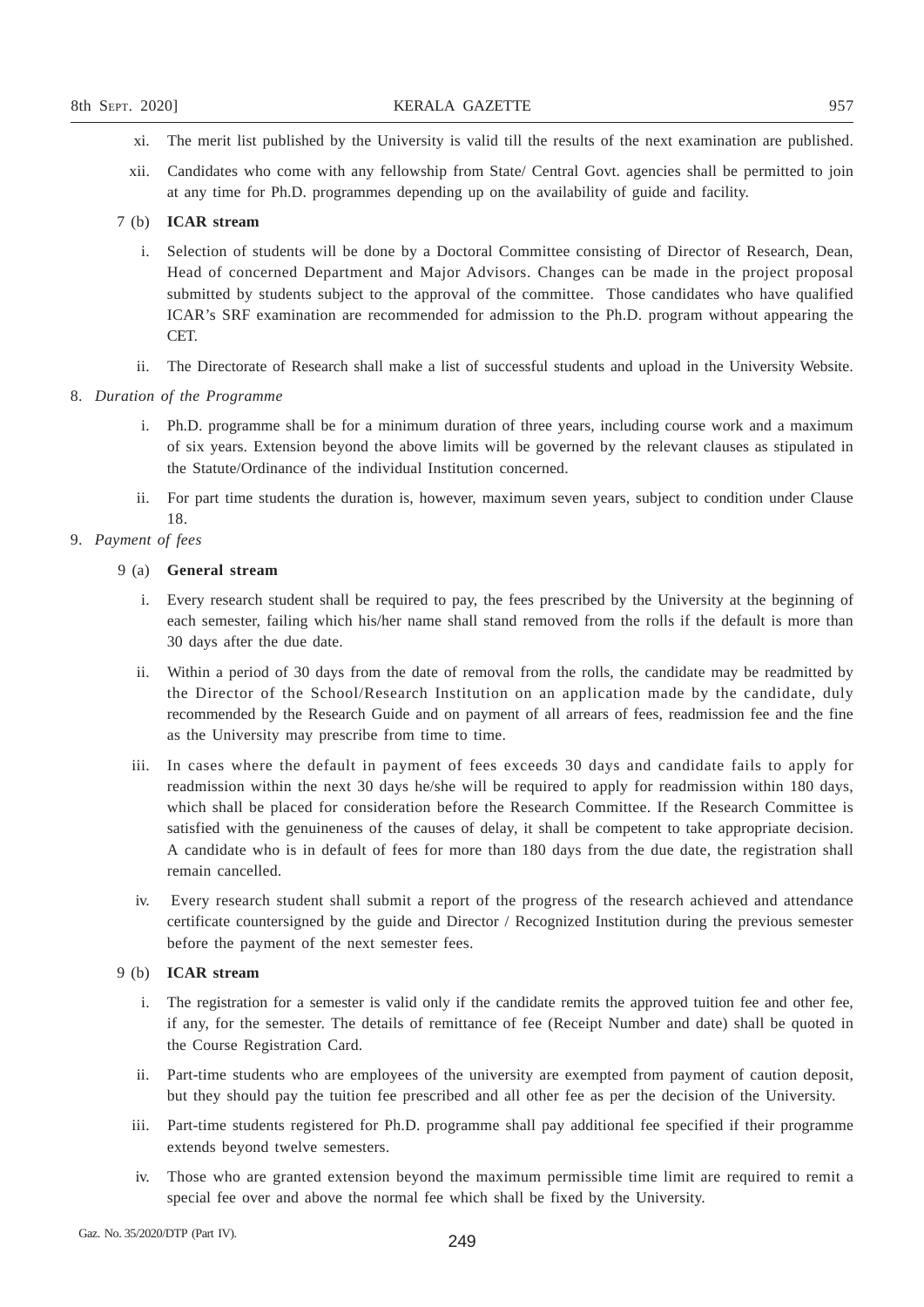## 10. *Research Supervisor/Guide*

(Eligibility criteria for a Research Supervisor, Co- Supervisor, Number of scholars permissible per Supervisor, etc.)

- i. Any fulltime regular Professor/Associate/Assistant Professor of the university or a scientist or a faculty in any recognised research institute with a Ph.D. degree and at least **three** research publications in refereed journals who has completed his/her probation may be recognized as Research Supervisor/guide.
- ii. Teachers of KUFOS and Scientists who are already functioning as Research Guides in the faculty concerned (including from Approved Research Centres of KUFOS) are *ipso facto* recognized as Research Guides in the Faculty concerned.
- iii. Recognition granted to Scientists/Teachers of Recognized Institutions coming under Clause 5 will cease to exist as soon as they retire from service, or are transferred outside the State of Kerala, or they take up employment in Institutions or are transferred to Institutions which are not recognized by the University. They will not be allowed to supervise fresh research scholars. The students already registered under them shall be allowed to continue research under their guidance.
- iv. An outstanding person with a Ph.D. degree who has substantially contributed in an area, whose service as Research Guide is considered to be of value to the University, may also be given recognition as a Research Guide under an appropriate Faculty on the recommendation of the Research Committee of the School concerned. There is no age limit for such outstanding academicians/scientists.
- v. A person is eligible to be recognized as a Research Guide under two Faculties of the University at the same time.
- vi. Co-Supervisor is allowed in inter-disciplinary areas from other departments of the same institute or from other related institutions with the approval of the Research Advisory Committee.
- vii. In case of interdisciplinary / multidisciplinary research there shall be two Research Guides, one in his own subject and another in the area of the subject in which he combines his core subject.
- viii. In case where a recognised guide is not available in the University, the student can take any approved guide of KUFOS, from any of its approved centres. The student shall work in the department where admission is sought and will be under the control of the Head of the Department.
- ix. The Research scholar who has qualified CET has to get the consent of a suitable guide in concerned form prior to the interview.
- x. A Research Supervisor/Co-supervisor who is a Professor, at any given point of time, cannot guide more than Eight (8) Ph.D. scholars. An Associate Professor as Research Supervisor can guide up to a maximum of six (6) Ph.D. scholars and an Assistant Professor as Research Supervisor can guide up to a maximum of four (4) Ph.D. scholars.
- 11. *Course Work: Credit Requirements, number, duration, syllabus, minimum standards for completion, etc.*

- i. The credit assigned to the Ph.D. course work shall be a minimum of 08 credits and a maximum of 16 credits.
- ii. The course work shall be treated as prerequisite for Ph.D. preparation. A minimum of four credits shall be assigned to one or more courses on Research Methodology which could cover areas such as quantitative methods, computer applications, research ethics and review of published research in the relevant field, training, field work, etc. Other courses shall be advanced level courses preparing the students for Ph.D. degree.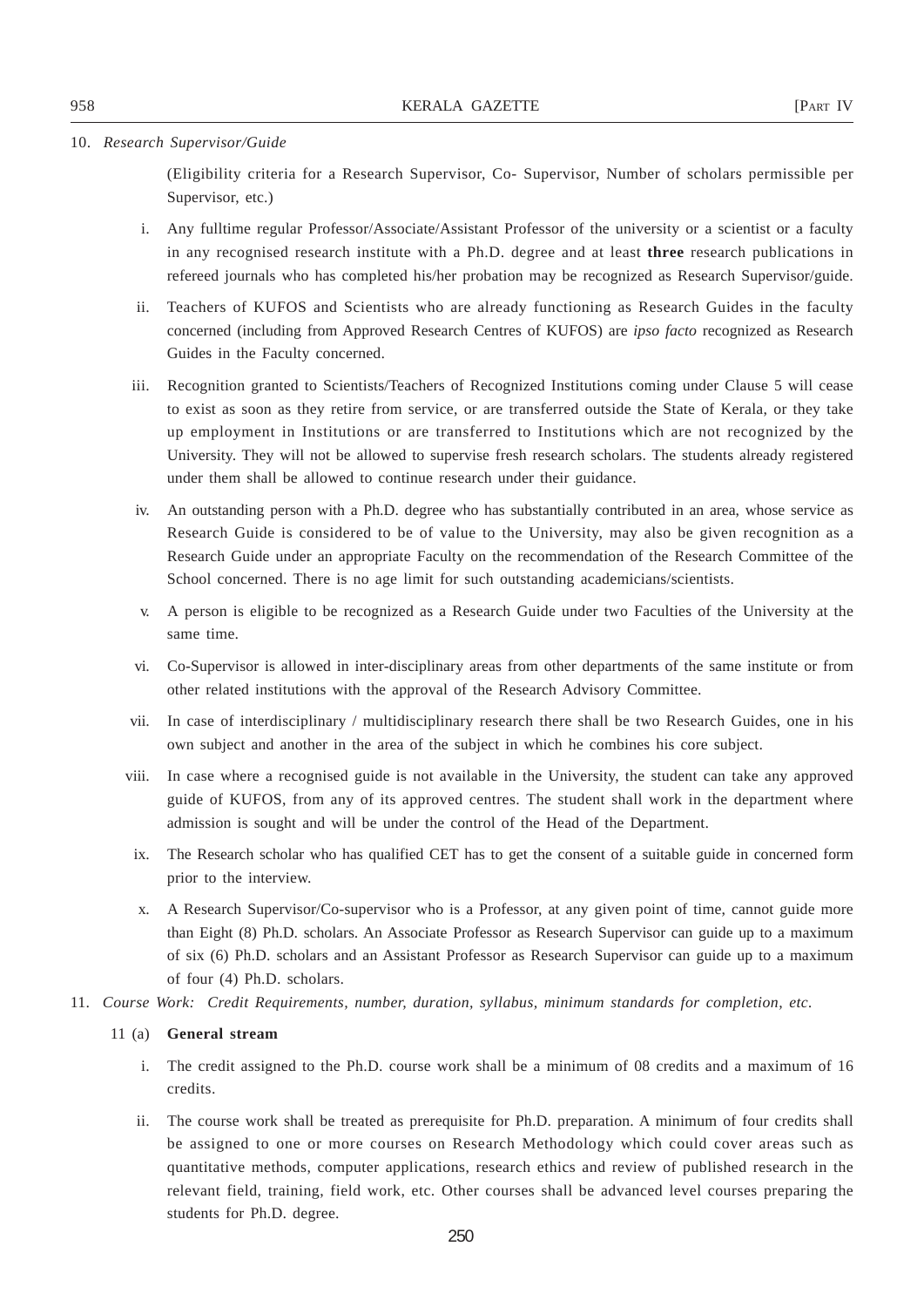- iii. The School/Department where the scholar pursues his/her research shall prescribe the course(s) to him/ her based on the recommendations of the Research Advisory Committee, of the research scholar.
- iv. All courses prescribed for Ph.D. course work shall be in conformity with the credit hour instructional requirement and shall specify content, instructional and assessment methods. They shall be duly approved by the authorized academic bodies. The structure and details of course work shall be as follows:

| Course number and title                                                                  | Credits | Marks                    |                                |       |
|------------------------------------------------------------------------------------------|---------|--------------------------|--------------------------------|-------|
|                                                                                          |         | Continuous<br>Evaluation | End<br>Semester<br>Examination | Total |
| Course I: General Course<br>Comprising of the broad<br>areas of research                 | 4       | 50                       | 50                             | 100   |
| Course II: Topic specific to<br>the core field of research                               | 4       | 50                       | 50                             | 100   |
| Course III: Research Methodology,<br>Quantitative methods and computer<br>applications   | 4       | 50                       | 50                             | 100   |
| Course IV: Review of literature on<br>topic of research and research<br>proposal defence | 4       | 50                       | 50                             | 100   |

- v. The Syllabi and titles for course I and II shall be prepared by the respective Doctoral Committee of the student and approved by the Research Committee.
- vi. The syllabus and title for Course III shall be formulated by the Research Committee. For Course IV, the Doctoral Committee shall guide/supervise and monitor the progress of the student periodically.
- vii. Continuous evaluation shall be done by the teachers offering the courses. Setting of the question papers and their evaluation for end-semester examination (except course IV) shall be carried out by a Board of Examiners nominated by the Research Committee. For Course IV, at the end of the semester, the student shall submit a report on the scope, relevance and purpose of the research work, its identified objectives, review of literature, research methodologies to be followed and expected outcome of the thesis work. The evaluation of Course IV shall be done by the Research Committee or a subcommittee nominated by the Research Committee at the end of the semester, through an open seminar.
- viii. All candidates admitted to the Ph.D. programmes shall be required to complete the course work prescribed by the Department during the initial one or two semesters.
- ix. Candidates already holding M. Phil. degree and admitted to the Ph.D. programme, or those who have already completed the course work in M.Phil. and have been permitted to proceed to the Ph.D. in integrated course, may be exempted by the Department from the Ph.D. course work. All other candidates admitted to the Ph.D. programme shall be required to complete the Ph.D. course work prescribed by the Department.
- x. Grades in the course work, including research methodology courses shall be finalized after a combined assessment by the Research Advisory Committee and the Department and the final grades shall be communicated to the Director of Research.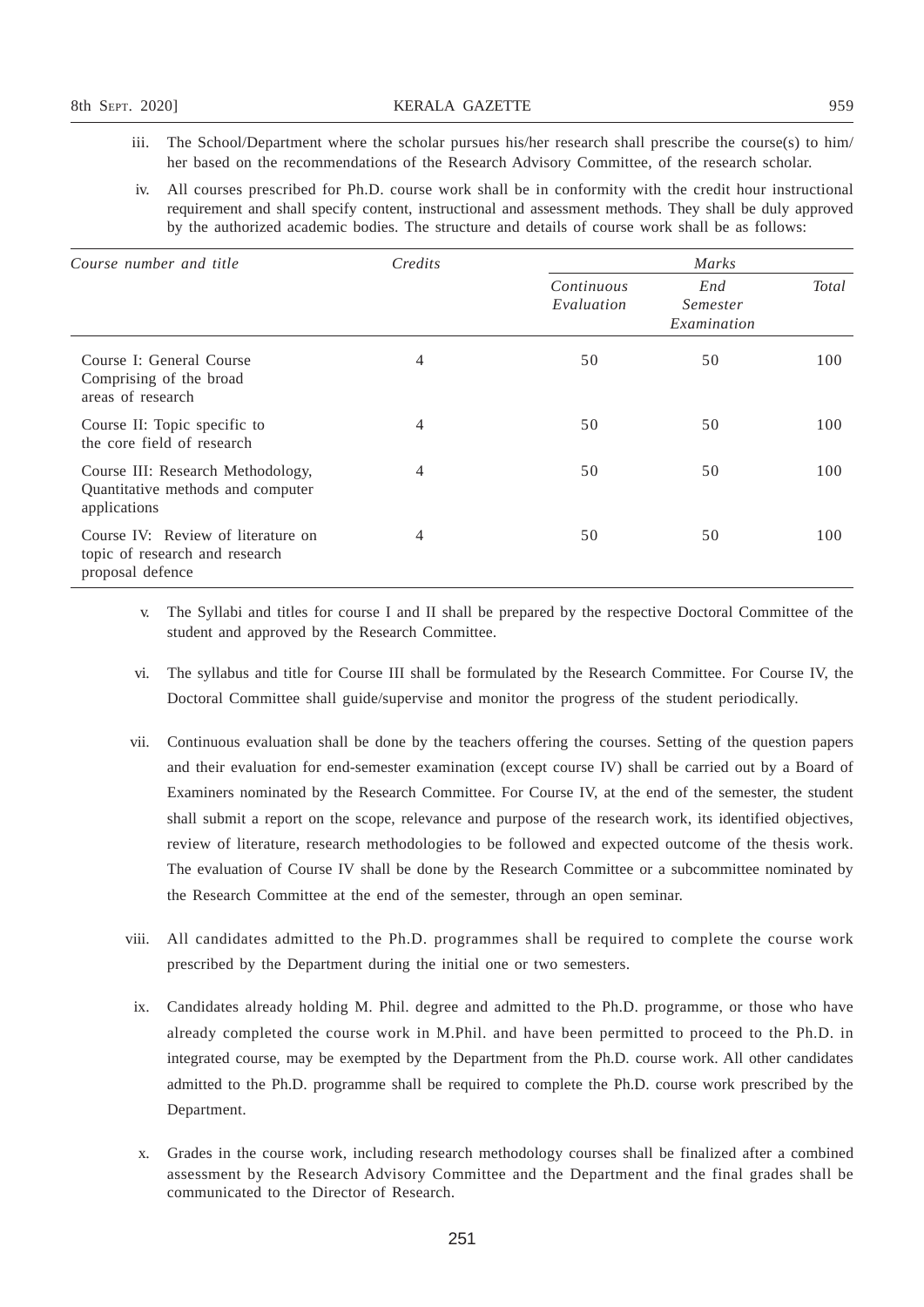- xi. A Ph.D. scholar has to obtain a minimum 7 OGPA or its equivalent grade in the UGC 7-point scale (or an equivalent grade/CGPA in a point scale wherever grading system is followed) in the course work in order to be eligible to continue in the programme and submit the dissertation/thesis.
- xii. Based on the marks obtained in the examinations, the students may be awarded grades as detailed below:
	- (a) Minimum pass grade in a course shall be 6.00
	- (b) Minimum OGPA to get Course completion certificate: 6.50

Overall performance at the end of the semester will be indicated by Grade Point. Average (GPA) calculated as follows:

GPA= G1C1+G2C2+………CnCn / C1+C2+……..Cn

Where 'G' refers to the grade weightage and 'C' refers to the credit value corresponding course undergone by the student.

- xiii. Students who are not able to acquire a minimum grade of 6.0 in any course shall be given one more chance to complete the course work successfully. If he/she cannot acquire the required 16 credits within a period of 24 months from the date of his/her Ph.D. registration, his/her registration will be cancelled.
- xiv. If found necessary, course work approved by the Doctoral Committee may be carried out by the doctoral candidates in sister Schools in the University and Institutions recognized by the University.
- xv. The end semester examination for the scholars admitted at Approved Research Centre and the University will be conducted by the Controller of Examinations as per the syllabus in accordance to University Regulations.
- xvi. The Research Committee will scrutinize the grades awarded to the candidate in each course, finalize the results. On successful completion of the course work by acquiring 16 credits, the candidate shall be given a certificate of Course Completion by the University.

## 11 (b) **ICAR stream**

i. Minimum credit requirement is as follows:

| Sl. No.                       | Credits    |
|-------------------------------|------------|
| 1.0 Course work               |            |
| 1.1 Major subject             | 15         |
| 1.2 Minor subject             | 08         |
| 1.3 Supporting subject        | 0.5        |
| 1.4 Seminar                   | 02         |
| 1.5 Total                     | 30         |
| 2.0 Comprehensive examination | Non credit |
| 2.0 Thesis                    | 45         |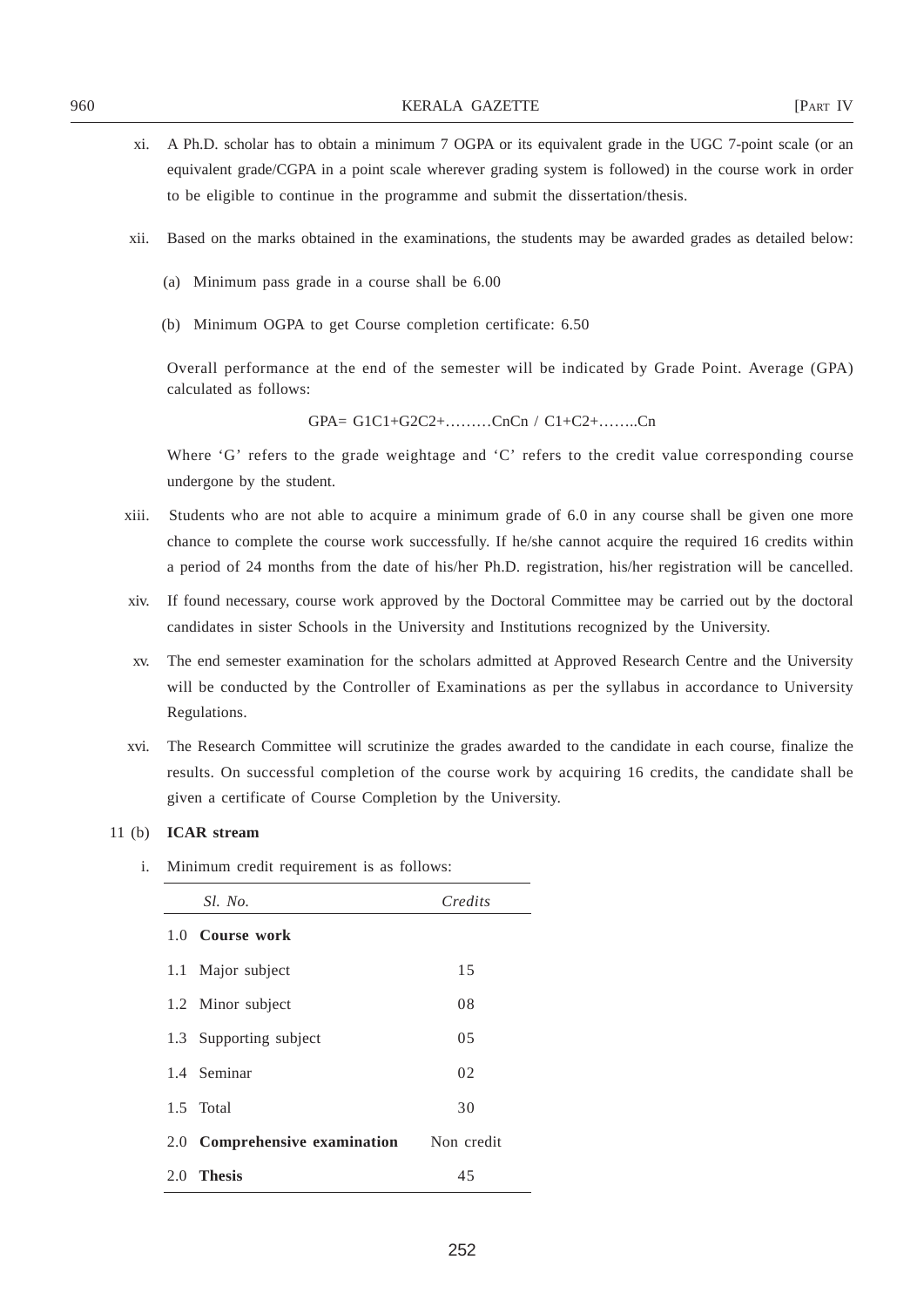- ii. The pattern of the comprehensive examination is as follows:
	- Major subject: Two papers Minor subject: One paper Paper setting: External Evaluation: External Qualifying marks: 60%
- iii. Credit load in a semester
	- (a) The maximum credit load, including the credit for research work, assigned to a full time Ph.D. student for a semester shall not exceed 20. Non-credit compulsory courses can be taken over and above the 20 credits.
	- (b) Part-time students shall be permitted to take a minimum of 6 credits and a maximum of 9 credits per semester for research.
- iv. Evaluation of course work:
	- (a) The evaluation of the students in a course shall be based on his performance in various examinations, submission of practical records, record of practical class work and performance in other types of exercises/assignments. The method of evaluation shall be announced at the beginning of the semester along with the course outline, a copy of which shall be communicated to the Head of the Department by the Course Teacher. The method of valuation for non-credit may be decided by the Course Teacher and announced in advance, at the beginning of the semester. The grade for non-credit courses will be S (Satisfactory) US (Unsatisfactory). Those students getting the grade US shall repeat the course until the grade is achieved.
	- (b) Theory examination:

Internal (conducted by the Course Teacher/Head of Department) Distribution of marks for theory examination:

| Mid-term examination | $\cdot$ 20% |
|----------------------|-------------|
| Final examination    | $\pm 80\%$  |
| Total                | $\div$ 100% |

(c) Practical examination

Internal (conducted by a Committee consisting of Head of Department and Course teachers) Distribution of marks for Practical Examination:

| $: 20\%$  |
|-----------|
| $: 20\%$  |
| $: 10\%$  |
| $: 50\%$  |
| $: 100\%$ |
|           |

v. Computation of Grade Point

The total combined marks obtained by a student out of 100 for a course having credits 'a' for theory and 'b' for practical will be ax+by/a+b where 'x' is the marks obtained for theory and 'y' is the marks obtained for practical, each out of 100. The grade point for a course is obtained by dividing the combined marks by 10 and correcting to the second decimal.

- vi. OGPA requirement for continuing studies:
	- (a) Minimum pass grade in a course: 6.00
	- (b) Minimum OGPA to obtain degree: 6.50

Any student whose research work is reported unsatisfactory for a consecutive period of two semesters shall be removed from the rolls of the University.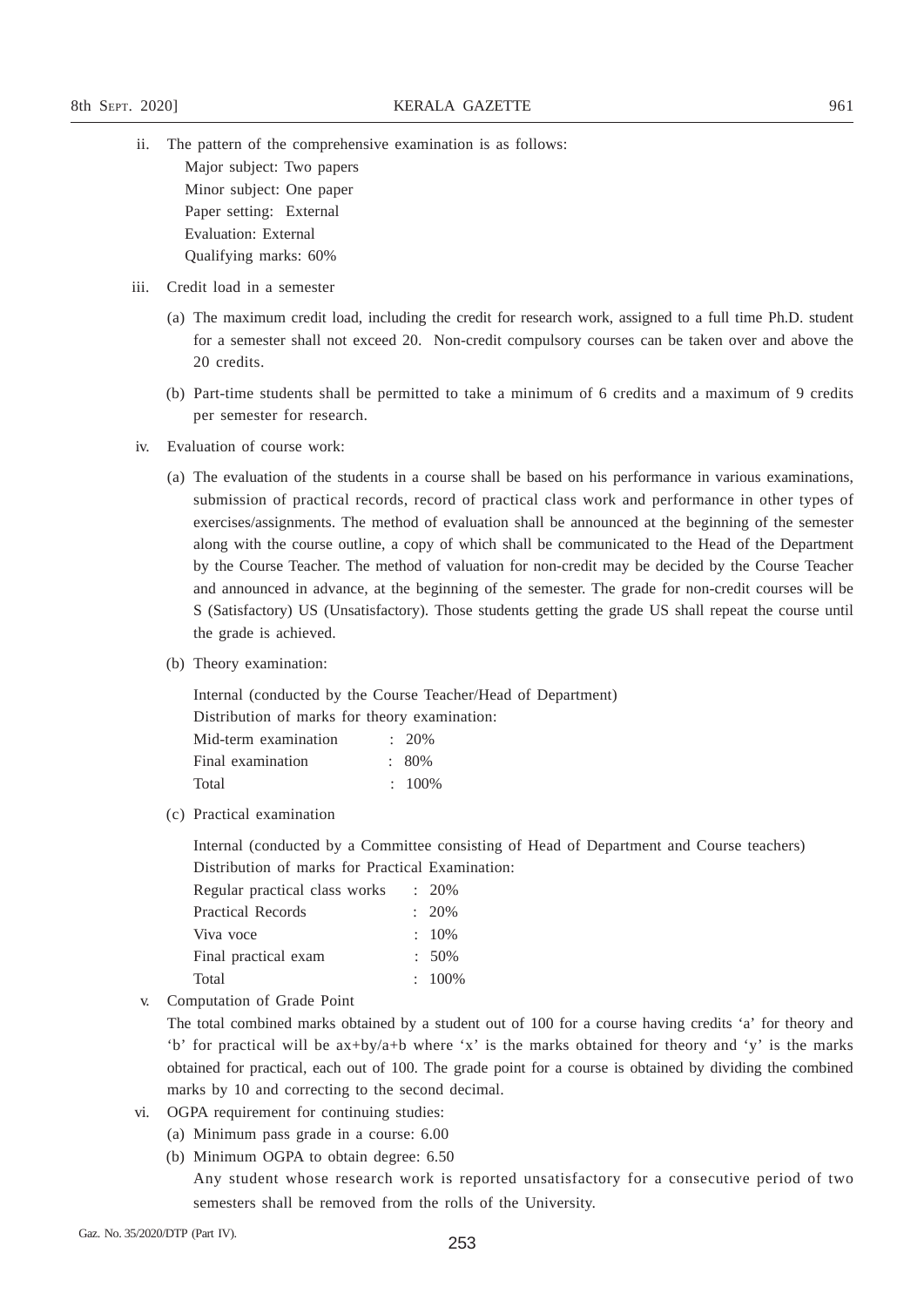## vii. Absence from examination

- (a) A student who is absent from an examination shall be deemed to have scored zero in that particular examination. However, students absenting on account of being on deputation at the time of examination for the activities of the College/University by written order of the Head of Institution, may be given a supplementary examination. A supplementary examination may also be conducted if the candidate's absence was on account of bonafide reasons for which leave has been sanctioned by the Head of the concerned Department offering the course.
- (b) Supplementary examination shall be conducted only once and within five working days of the previous examination. A candidate who is unable to take the supplementary examination, even if the leave had been sanctioned on valid grounds shall be deemed to have scored zero. However, in deserving cases, based on the merits of each relaxation of this rule to conduct a supplementary examination within a reasonable time or to declare the course as Incomplete (I) instead of Failure (F) may be ordered by the Head of the Institution. Supplementary examination shall be conducted on prior sanction by the Head of Institution based on the recommendation of the Committee consisting of the Head of Department, a senior Professor of the concerned Faculty nominated by the Dean and the Professorin-charge of the Academic Program in the concerned faculty.
- viii. Grade reports
	- (a) The Course Teachers are required to maintain the attendance and academic records of the students registered for the respective courses. At the end of the semester, the Course Teacher shall prepare the internal marks of midterm, final and practical examinations of various courses and report to the Head of the Institution within five days, with the counter signature of the Head of the Department. Head of the Institution shall send the marks to the University, within five days for publishing the results.
	- (b) The Advisor shall fill up the Course-Registration-cum-Grade Cards (CRCG Cards) and forward the same to the Head of the Department, before the commencement of the next semester. The Head of the Department, after scrutinizing the grades entered shall forward the copy to the Academic Officer to Registrar/Controller of Examinations through Dean. It shall be the responsibility of Advisers to consolidate the grade reports of students under them.
- ix. Withdrawal of course(s):

On recommendation of the Major Advisor/Chairperson, the Head of the Institution may permit a candidate to withdraw a course or courses during a semester within a period of 45 working days (excluding the day of registration) from the commencement of that semester. In such cases, the symbol (W) will be marked against the course in the grade report.

x. Addition of course(s):

On recommendation of the Major Adviser of the student, the Head of the Institution may permit a student to add a course or courses during a semester within a period of ten working days from the commencement of the semester.

- xi. Repetition of course(s):
	- (c) A student who has failed in a course may repeat that course in a subsequent semester when it is offered again or register as a re-examination course in any of the subsequent semesters as per rules.
	- (d) A student getting 6.50 or less in a course, may if he/she so desires, may repeat that course to improve his/her OGPA.
	- (e) When a student repeats a course, the previous grade obtained in that course is automatically cancelled.
	- (f) Symbol "R" shall be shown in relevant records for repeated course and "RE" for re-examination course.
	- (g) The credits assigned to a course in which a student has failed shall be taken into consideration in calculating OGPA.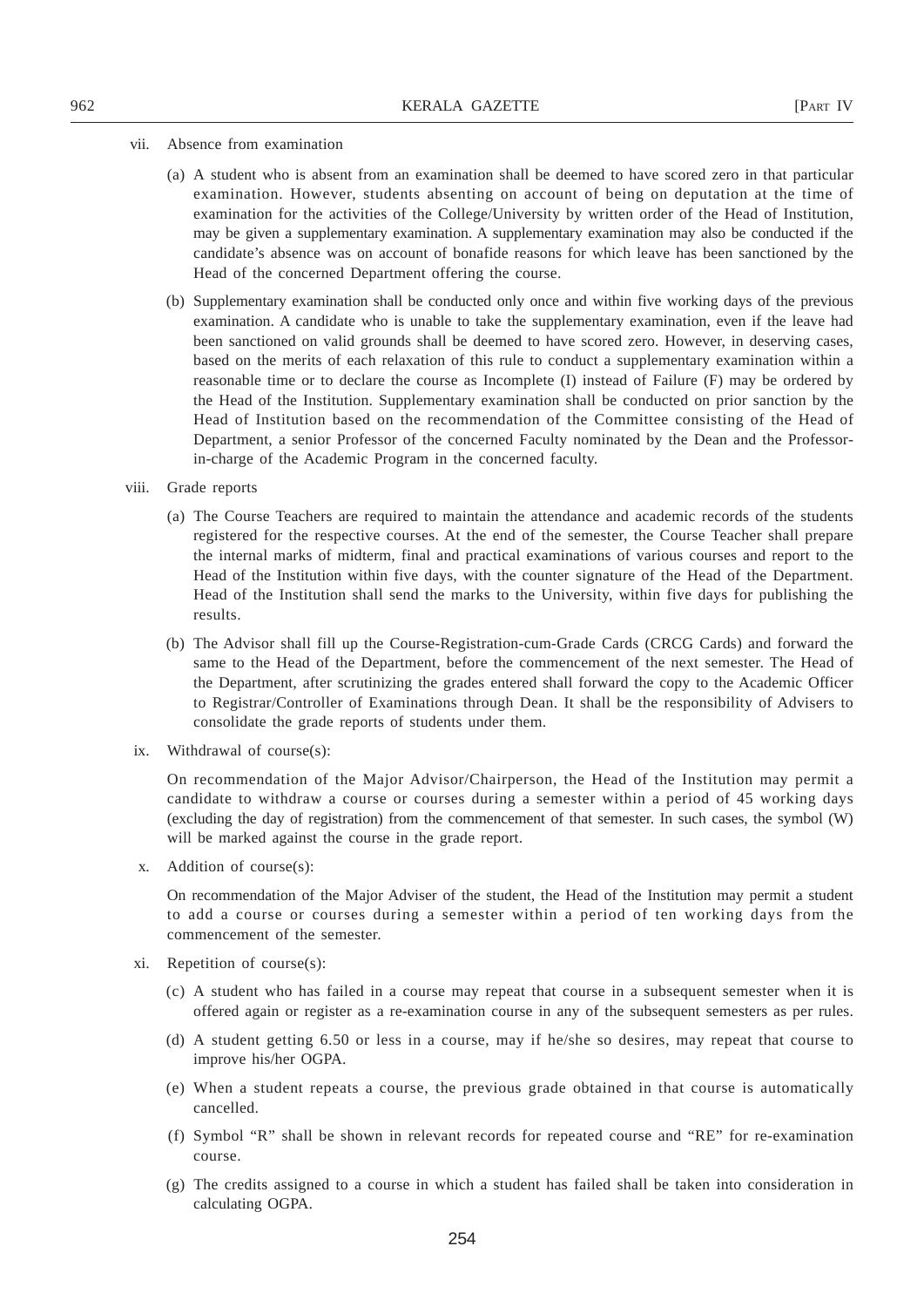- (h) A student who has secured above zero in a course during a semester may, if he/she so desires, register for re-examination course in the subsequent semester, provided he/she had satisfied the attendance requirement. However, students who obtained zero for particular course or who do not satisfy the attendance requirement, shall register for the course and attend classes when the course is offered again in the subsequent semester, after paying the fee as approved by the University.
- (i) For registering re-examination application shall be forwarded.

## xii. **Valued answer papers**

- (a) The valued answer papers of internal examinations shall be returned to the student within 10 working days of the examination.
- (b) If a student wants to appeal against the marks awarded he/she shall then and there approach the teacher concerned for rectification of errors.
- (c) If a student wants to appeal to the higher authorities (Head of the Department offering the course) against the marks awarded he shall do so in writing along with the relevant answer papers, within three working days after the announcement of the result of the particular examination. If the Head of the Department himself is the course teacher the appeal may be made to the Head of the Institution. Appeals received after the stipulated period will be not considered.
- (d) The Head of the Department/Institution may constitute a committee consisting of at least three members of the Faculty who may advise him/her on the disposal of petitions or moderate the results in a particular course. The report of the committee in such cases should be submitted within two days, since the semester grades are finalized before the commencement of the next semester.
- 12. *Publication of Research paper:*

Every candidate shall be required to publish at least **TWO** research paper in a reffered journal in the relevant subject, before submitting the thesis. A copy of the research paper or a letter of acceptance from the editor of the journal with a copy of the manuscript has to be submitted at the time of submission of synopsis of the thesis as given in Sub clause 21a.

- 13. *Change Research Guide:*
	- (a) The Research Committee shall have the power to consider the request of a candidate to change his/ her Guide or to have a Joint Guide provided that the request is supported by his/her guide and the prospective Joint Guide and the request is recommended by the Doctoral Committee. If the Research Committee gives assent to the request, the matter shall be reported to the Director of Research/ University.
	- (b) However, such request for change of Guide or Joint Guide shall be made at least six months prior to giving notice for submission of thesis for adjudication by examiners, provided that this limitation shall not be applicable in cases where the present guide is unable to continue supervision due to reasons of health, shifting of place of work/residence to a distant place, etc. candidate's giving notice for submission of the thesis for adjudication by examiners, provided.
- 14. *Change of Centre of Research:*

The Research Committee shall have the power to consider and give assent to the request of the candidate for change of the Centre of Research, provided the request is recommended by the Research Guide and the Doctoral Committee and is accompanied by a "no objection certificate" from the Head of the present and newly proposed recognized Centre of Research. Such instances of change in the Centre of Research shall be effected with the approval of the University.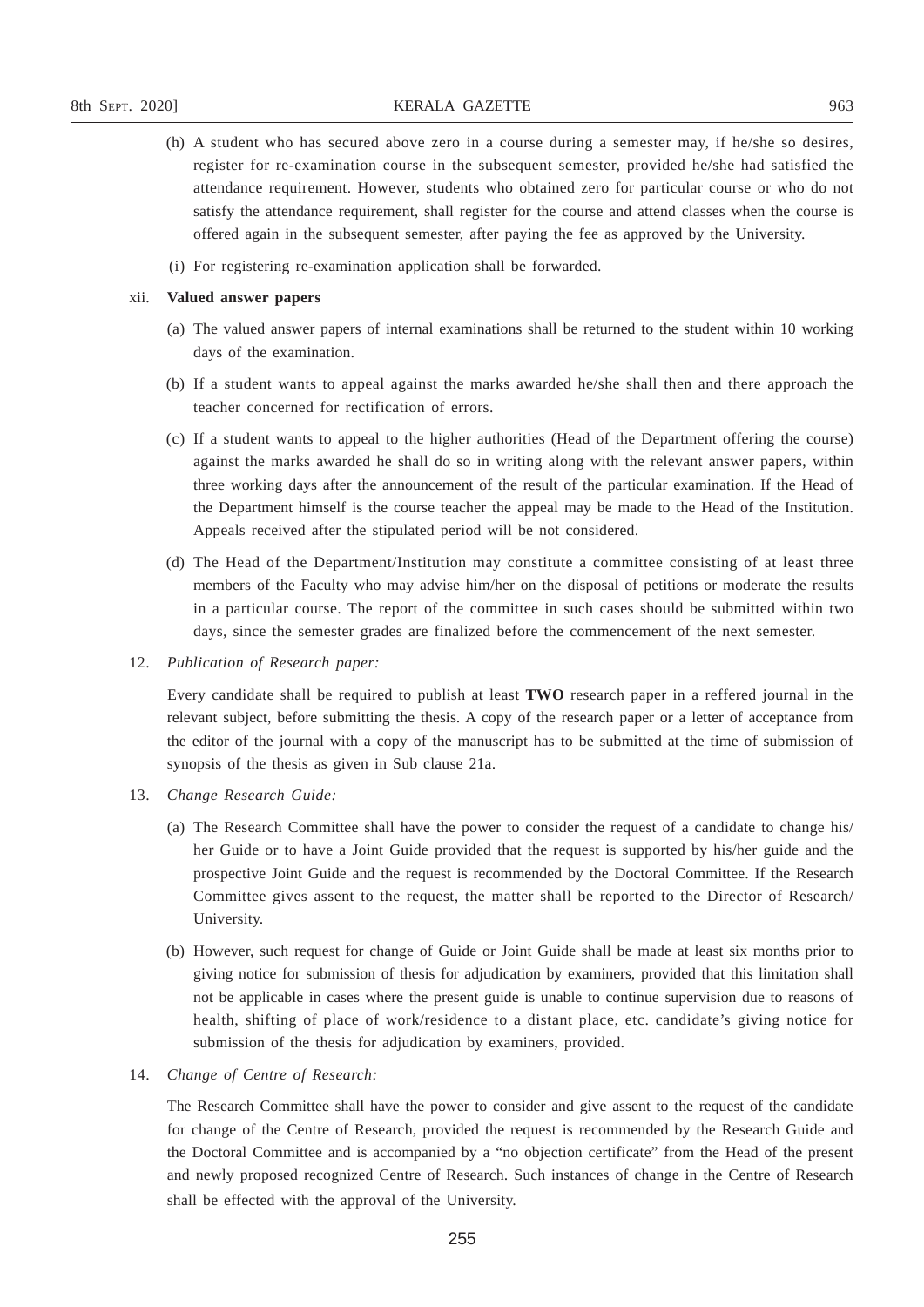- 15. *Change of Area of Research:*
	- (a) A candidate who is registered for research shall be eligible to apply for the change of the topic or the area of research on payment of the prescribed fee and the Research Committee shall be competent to give assent to the request, which has been duly supported by the Research Guide and the Doctoral Committee and the University shall be informed accordingly. However, such an application for change of topic / the area of research shall be permitted only once during the period of registration, and further that the application for the same shall be made at least one year prior to the notice for submission of thesis.
	- (b) In case area of research is substantially different, as decided by the Research Committee, the candidate shall have to pass the special subject as far as course work is concerned.

A candidate who is registered as a research student shall be eligible to request for approval or a change in the title of his/her thesis and the Doctoral Committee shall be competent to give assent to the request, provided that in the case of change in the title of research, the request shall be made at least one month prior to the submission of thesis.

- 16. *Conversion of Registration from full-time to part-time and vice versa:*
	- (a) A candidate who is registered for the Ph.D Programme shall be eligible to apply for conversion of research work from full-time to part-time and vice versa. The Research Committee shall be empowered to grant the request, which is duly recommended by the research guide, and endorsed by the Doctoral Committee. In such cases the matter shall be reported to the University for Confirmation. In such conversion, the maximum period of registration will be as in the case of Parttime students.
	- (b) Conversion from part-time to full-time or vice versa will be allowed only twice during the period of registration, after paying the required fee.
- 17. *Residency requirement and time limit:*

### 17(a) **General stream**

- i. A candidate who is registered for the Ph.D. degree as full-time student and has completed the course requirements shall be eligible to submit his/her thesis for adjudication, on completion of two years of registration. In the case of part-time students, the minimum period of registration shall be three years.
- ii. A candidate who is registered as a full-time research student shall remain on the rolls of the University for a maximum period of six years provided that he/she satisfies the periodic progress and the dues are cleared as per rules. The Research Committee shall be competent to extend the period of registration for one more year at the recommendation of the Doctoral Committee and the Research Guide provided that the candidate has made satisfactory progress and the application for extension is made after paying the prescribed fee. However, the application should be submitted before the expiry of the registration period.
- iii. A candidate who is registered as a part-time research student shall normally remain on the rolls of the University for a maximum period of seven years after which his/her registration will lapse. The Research Committee shall be competent to extend the period of registration for one more year on the recommendation of the Doctoral Committee provided that the candidate has made satisfactory progress, and the application for extension is made after paying the prescribed fee before the expiry of the registration.
- iv. A candidate shall cease to be on the rolls of the University as research student as soon as his/her Open Defence is over, or from the date on which his/her registration is cancelled or lapses for other reasons.

## 17(b) **ICAR stream**

i. Minimum residency requirement for Ph.D. programme is 6 semesters, excluding the period of discontinuance, if any. The maximum time limit for completing the requirements shall be twelve semesters for the Ph.D. programme including the period of discontinuance and the extension of joining time.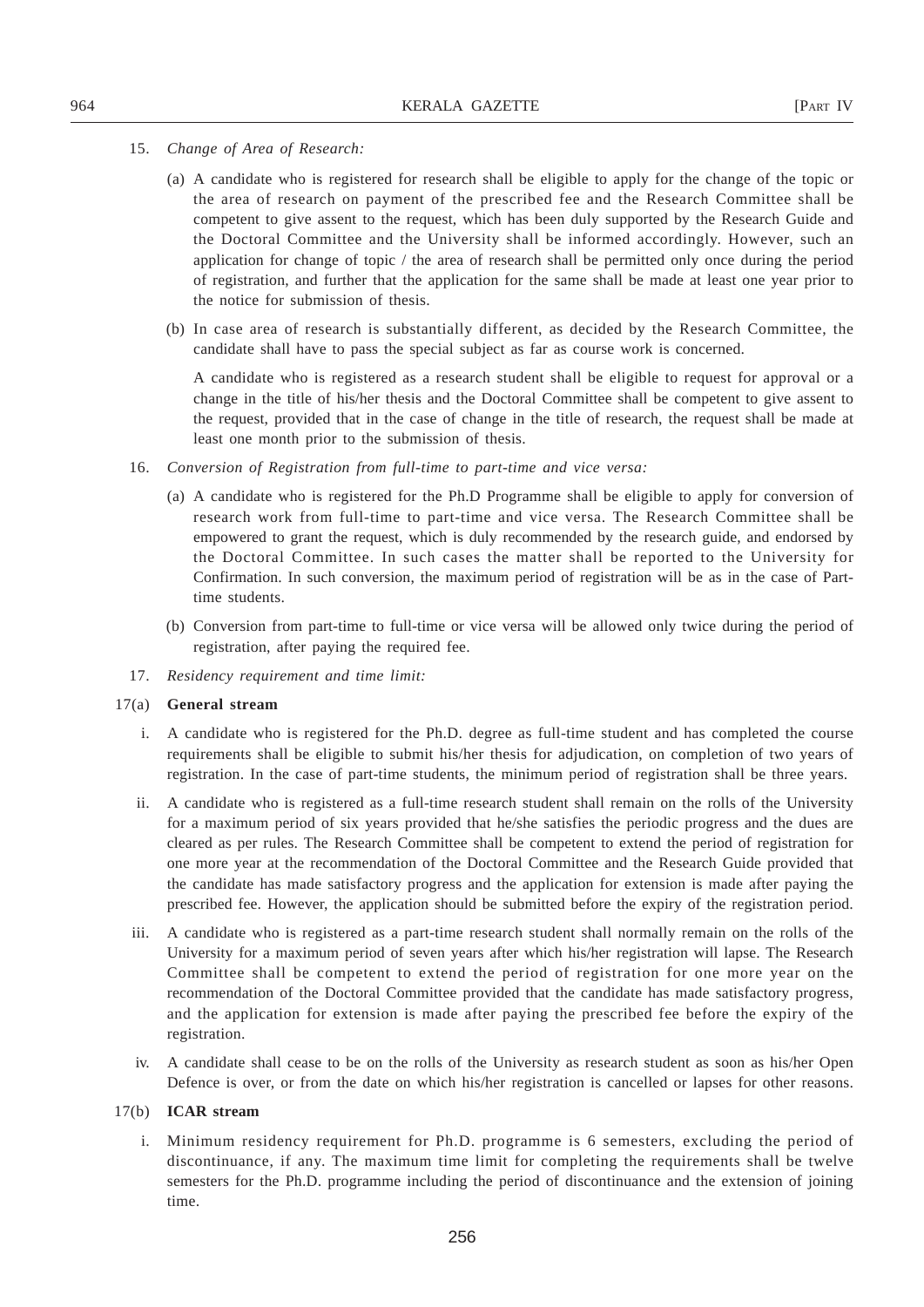- ii. Part-time registration facility will be available to the teachers of KUFOS who are availing study leave/ eligible leave during the period of course work. As far as possible, in service candidates may join another University for their Ph.D. Programme.
- iii. The student seeking extension of time beyond 6 semesters for submission of thesis shall normally submit the application at least one semester before the expiry of the maximum permissible time limit. Due recommendation of the Advisory Committee is a must for the extension of time.
- iv. The extension shall be recommended only on medical grounds or failure of experiments due to loss of crop/animal or on similar grounds, which are to be supported by appropriate documents.
- v. The Advisory Committee will evaluate such applications and if convinced that the student had made earnest effort on his/her part to complete the work within the approved time limit, shall recommend extension of residency period beyond 6 semesters.
- vi. The request for extension of time for submission of thesis should contain the original request of the student, documentary evidences to justify the delay, the minutes of the Advisory Committee meeting and the remarks of the Director and Head of the Institution. A checklist in the prescribed proforma duly signed by the Major Advisor should also be submitted along with the request.
- vii. The request for extension of time should specifically mention the number of semesters required to complete the programme. The maximum extension of time shall normally be limited to 2 semesters. The Advisory Committee shall ensure that the student will complete the work within the extended time limit itself. Minimum attendance need not be insisted in such cases.
- viii. Discontinuance and re-admission
	- (a) A student may be permitted by the Head of the Institution on recommendation of the Advisory Committee and the Dean to discontinue his/her Ph.D. programme temporarily on valid grounds and shall be intimated to Registrar. The student may re-join after the specified period of discontinuance on payment of the approved re-registration fee. No student who has completed the Course credit and Research credit will be allowed temporary discontinuation in any of the subsequent semesters.
	- (b) On no account shall a student, who discontinued his studies without the orders of the Head of the Institution, be re-admitted.
- 18. *Monitoring of progress of Ph.D. students:*

- i. There shall be a Research Committee or an equivalent body and a Doctoral Committee for similar purpose as defined in the Statutes of the University, for each Ph.D. scholar. The Research Supervisor of the scholar shall be the Convener of such Committees.
- ii. In the case of a University/School, the Director of the School concerned in consultation with the Research Guide shall constitute the Doctoral Committee with the Research Guide as Convener, the Joint Guide, if any, and an approved Research Guide from the same or allied area in the University/Research Centre as Members. In cases where qualified guides are not available in the University, qualified personal from other National Institutes/ Universities shall be co-opted with appropriate justification from the Faculty/Doctoral Committee and approval from the Competent Authority.
- iii. In the case of a Recognized Institution, the Head of the Recognized Institution in consultation with the Research Guide shall constitute the Doctoral Committee with the Research Guide as Convener, the Joint Guide, if any, and an approved Research Guide from the same or allied area in the University and the Head of the Institution as members. This Committee shall have the following responsibilities:
	- (a) To review the research proposal and finalize the topic of research;
	- (b) To guide the research scholar to develop the study design and methodology of research and identify the course(s) that he/she may have to do.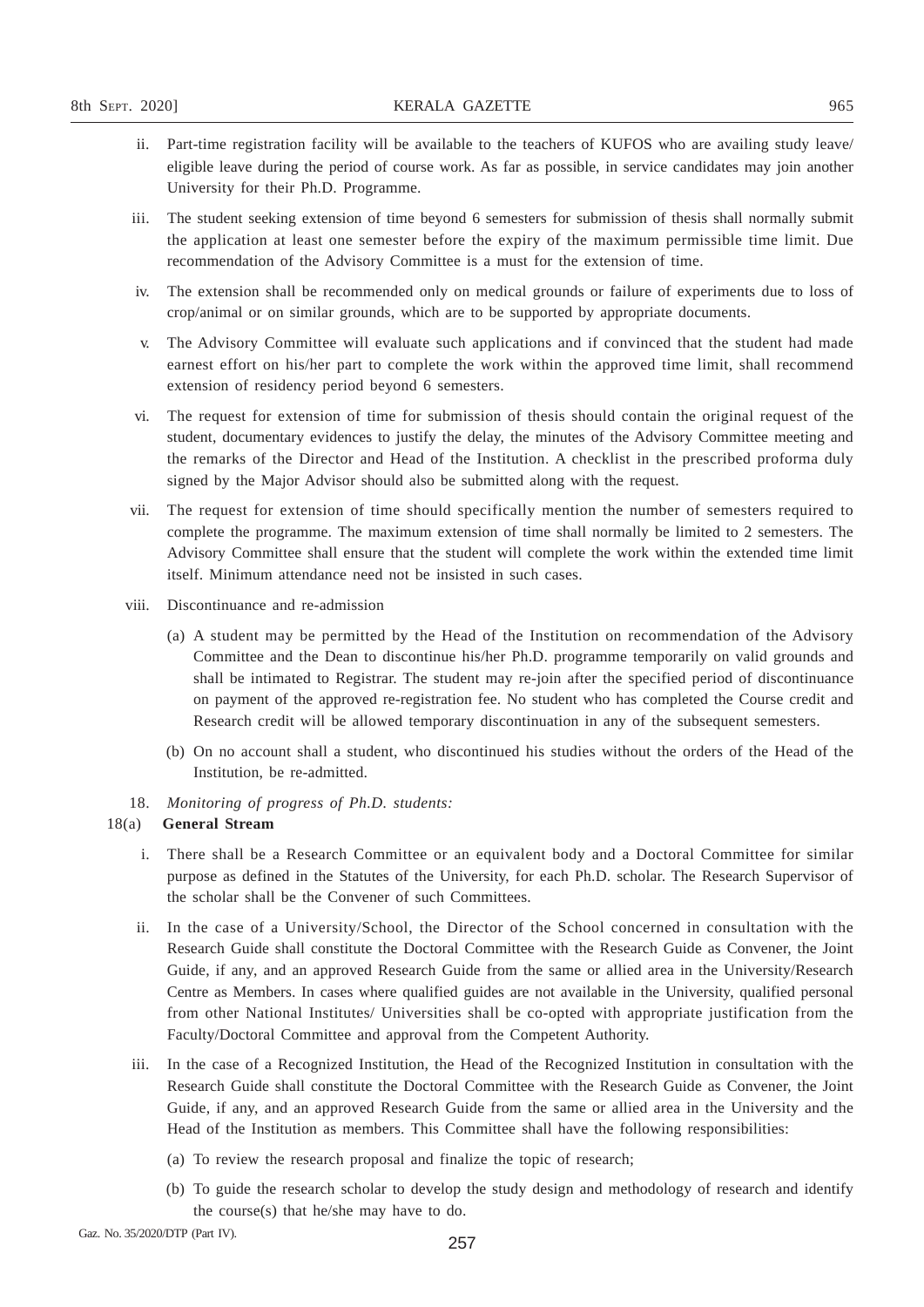- (c) To prepare syllabi and panel of question paper setters/examiners for the course work, make recommendations on matters such as the Conversion of registration from full-time to part-time or vice versa, granting leave of the candidate for short term assignments, training, etc. and (c) cancellation of registration in case of unsatisfactory progress, unethical practices in research committed by the student, or misconduct of the student.
- (d) The Doctoral Committee shall be responsible for the preparation of the Panel of Experts for the evaluation of the thesis.
- iv. The Research Committee shall have the Head of school/ organisation/ centre as chairman, the Dean of the faculty as member. All the research guide of the school/ organisation/ centre shall be the members of the research committee.
- v. A research scholar shall appear before the Doctoral Committee once in six months to make a presentation of the progress of his/her work for evaluation and further guidance. The six monthly progress reports shall be submitted to the Institution/ University through the research committee with a copy to the research scholar.
- vi. In case the progress of the research scholar is unsatisfactory, the Research Committee shall record the reasons for the same and suggest corrective measures. If the research scholar fails to implement these corrective measures, the Research Committee may recommend to the University with specific reasons for cancellation of the registration of the research scholar.

- i. For every student admitted to Ph.D. programme, there shall be an Advisory Committee appointed by the Head of the institution. Constitution of the Advisory Committee will be as per the guidelines issued by the University from time to time. The Committee shall consist of Chairperson, Dean of the Faculty and two Members from the same Department or from other Departments or outside who can guide in relevant part of research work. To be a Chairperson of Advisory Committee, the teacher should have a Ph.D. degree.
- ii. The Chairperson of the Advisory Committee in consultation with the student and other Members of the Committee shall prepare the course programme and the same shall be forwarded by the Chairperson through the Head of Institution within 60 days of admission of the student, for approval. The approved course program shall be forwarded to the Director of Research by the Dean of faculty. The Advisory Committee may meet and review the progress of the work of the student periodically, at least, once in a semester. The proceedings of the meeting shall be noted and a copy of the proceedings shall be forwarded to the Head of Institution and the University.
- 19. *Attendance*

- i. Notwithstanding anything contained in these regulations, a candidate who comes under the National/State or such other fellowship or scheme/project etc., shall be governed by the respective rules governing the award of such fellowship/scheme/project, regarding attendance, leave, etc.
- ii. A student registered as full-time research student will be required to have at least 75% attendance in every semester failing which his/her name shall be removed from the rolls of the University subject to the provisions under sub clauses  $19a(iii)$ , (iv), (v) and (vi), below
- iii. The Research Committee shall be empowered to condone the shortage of attendance up to 5% on an application made by the student, duly recommended by the Research Guide and endorsed by the Doctoral Committee.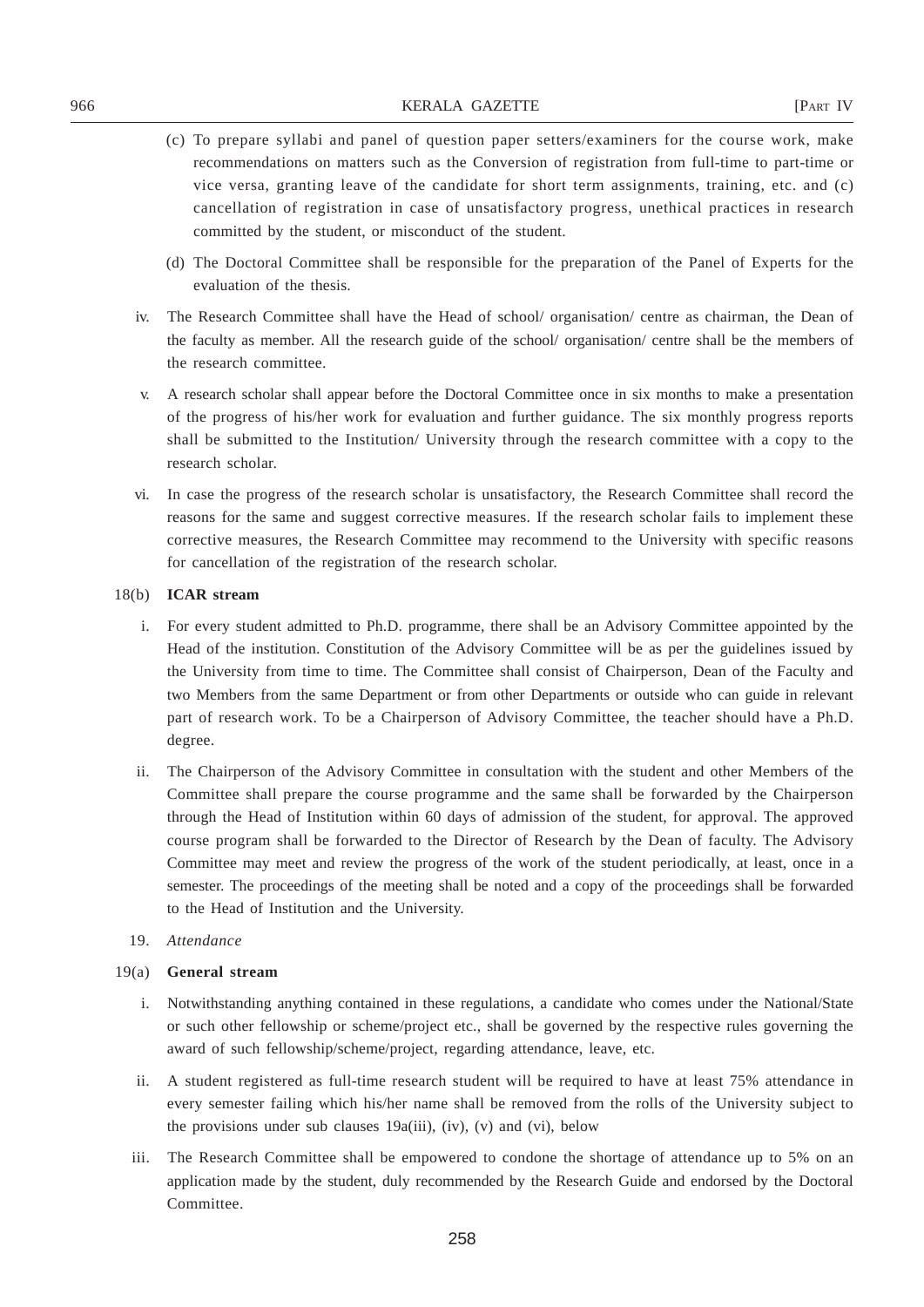- iv. A Research student will be eligible to participate in conference/seminars/symposia specialized training programmes connected with his/her area of research or participate in research cruises or visit other places for collecting data, and such days when they were away from the Department or Recognized Institution, including days of travel, shall count for attendance or for periods of being in residence at the University, if they have been duly authorized to do so by the Research Guide with intimation to the Head of the Department.
- v. The women candidates and Persons with Disability (more than 40% disability) may be allowed a relaxation of two years for Ph.D. in the maximum duration. In addition, the women candidates may be provided Maternity Leave/Child Care Leave once in the entire duration of M.Phil/Ph.D. for up to 240 days.
- vi. Part time research scholars should complete successfully the course work within a maximum period of two years of registration. In the remaining period of research, minimum 60 days attendance is necessary each year.

- i. Minimum attendance requirement for each course shall be 75%. An additional 5% absence will be permitted to students who are deputed for university level competitions, coaching camps etc., over and above the present 10% absence permitted for attending official duties approved by authorities. Attendance need not be insisted in cases of those students who have completed course work and research credits successfully and applied for extension of time for thesis submission.
- 20. *Submission of the Thesis*

- i. The thesis shall be written in English and should conform to the format and standards prescribed by the University from time to time.
- ii. The candidate shall submit five copies of the synopsis prepared in English to be used in the thesis, and conforming to the specification prescribed by the University along with a CD containing soft copy of the Synopsis in PDF format at least one month before the submission of the thesis.
- iii. The Panel of Experts prepared by the Doctoral Committee shall be forwarded to the University through the concerned Director. In the case of recognized institutions, panel of experts prepared by the Doctoral Committee shall be submitted to the Director of Research by the concerned Head of Institution forwarded through the Dean of the Faculty concerned. The panel should contain names of at least ten experts not below the rank of an Associate Professor of a University or an equivalent rank in a reputed research institution. At least five experts of this panel should be from outside the State/Country.
- iv. A candidate proposing to submit the thesis shall inform the University at least one month in advance and such intimation shall be accompanied by a certificate from the Director that he/she has presented the salient features of the proposed thesis in a pre-submission Seminar in the Department. The request shall be accompanied by:
	- (a) Synopsis
	- (b) Copy of the Grade cards in respect of the Ph.D. course work.
	- (c) Copy of at least one published research papers/letter of acceptance with copy of the manuscript along with a certificate from the Doctoral Committee to the effect that the paper is published in a referred journal.
	- (d) Attendance certificate
	- (e) A certificate from the Director/Recognized Institution stating that the candidate has presented his/her pre-submission synopsis seminar.
	- (f) Recommendation of the research guide to the effect that the work of the candidate is adequate and complete for the award of the Ph.D. degree.
	- (g) Evidence of having paid the required fees prescribed by the University.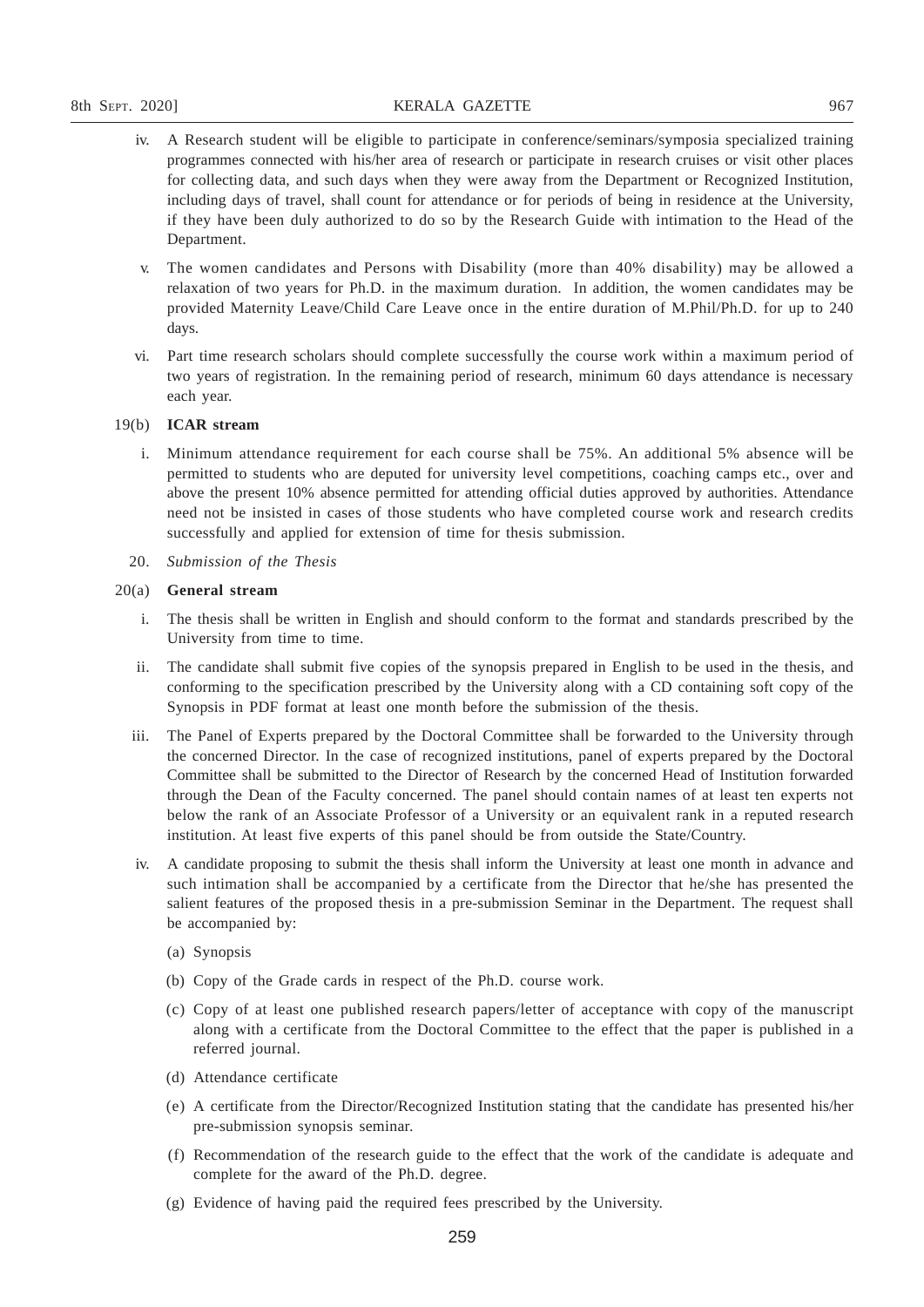- v. The candidate shall submit the thesis after the expiry of one month from the date of notice, but within a period of six months. The delay in submitting the thesis beyond six months, but within one year may be condoned by the Research Committee on the recommendation of the Doctoral Committee. The Vice Chancellor may condone delay for as further period of six months in exceptional cases, provided further that the candidate shall submit his/her thesis only during the period of his/her registration.
- vi. The candidate shall submit to the University (Director of Research) five copies of the thesis, printed or typed clearly in the format prescribed by the Faculty concerned along with a CD containing soft copy of the thesis in PDF format. One hard copy shall be deposited with the Director for display in the Department/Recognized Research Institution one week preceding the Open Defence.
- vii. A thesis shall be accompanied by the following:
	- (a) A declaration signed by the candidate to the effect that the thesis is the outcome of the original work done by the candidate and that the work did not form part of any dissertation submitted for the award of any degree, diploma, associate ship or any other title or recognition from any University or Institution.
	- (b) A certificate by the Research Guide(s) to the effect that to the best of his/her/their knowledge the thesis is a bonafide record of research work carried out by the candidate under his/her/their supervision.
	- (c) A certificate from the Research Guide to the effect that all relevant corrections and modifications suggested by the audience during the pre-synopsis Seminar and recommended by the Doctoral Committee of the candidate have been incorporated in the thesis.
	- (d) An appendix containing research articles published by him/her, alone or jointly with others, on the same area of study as additional evidence of the research work done by the candidate.

- i. The student shall be allowed to submit the thesis duty certified and signed by Members of the Advisory Committee, on any day after completion of 75% of working days in the last semester, satisfying the minimum residential requirements. If this is not possible, he/she shall be permitted to submit his/her thesis within the maximum permissible time limit (including the extended time limit, if any, subject to the condition that he/she should register for every intervening semester till the submission of the thesis with zero credit or till the expiry of the authorized time limit for submission of thesis.
- ii. The Academic Council may permit extension of time limit by a maximum of two semesters over and above the normal permissible maximum time subject to guidelines approved for this purpose. Such students are required to remit the special fee at the approved rate over and above the normal fee for each of the extended semester.
- iii. A Ph.D. student before submitting his/her thesis should present the synopsis of the same in a Seminar of the Faculty members and PG students of the college concerned. Scientists from other related Institutions of education and research may also be invited for the Seminar. Members of the Faculty can suggest changes in the thesis and the Advisory Committee may consider the suggestions on merits and advise the student accordingly.
- iv. A Ph.D. student can submit his/her thesis only after producing the proof of acceptance of two research papers based on the research work, for publication in a referred journal.
- v. Copies of the thesis prepared in a word processor and loosely bound and conforming to the general instructions for the preparation of the thesis duly approved by Advisory Committee shall be submitted by the student to his/her Adviser. A proposal for appearing for the final examination, with details of examination fee remitted, shall also be submitted at the time of submission of thesis.
- vi. The thesis shall be signed with date by the Chairman and all the Members of Advisory Committee before submission, and forwarded to the Director of Research in the University. Three copies are to be submitted for sending to the external examiners for evaluation.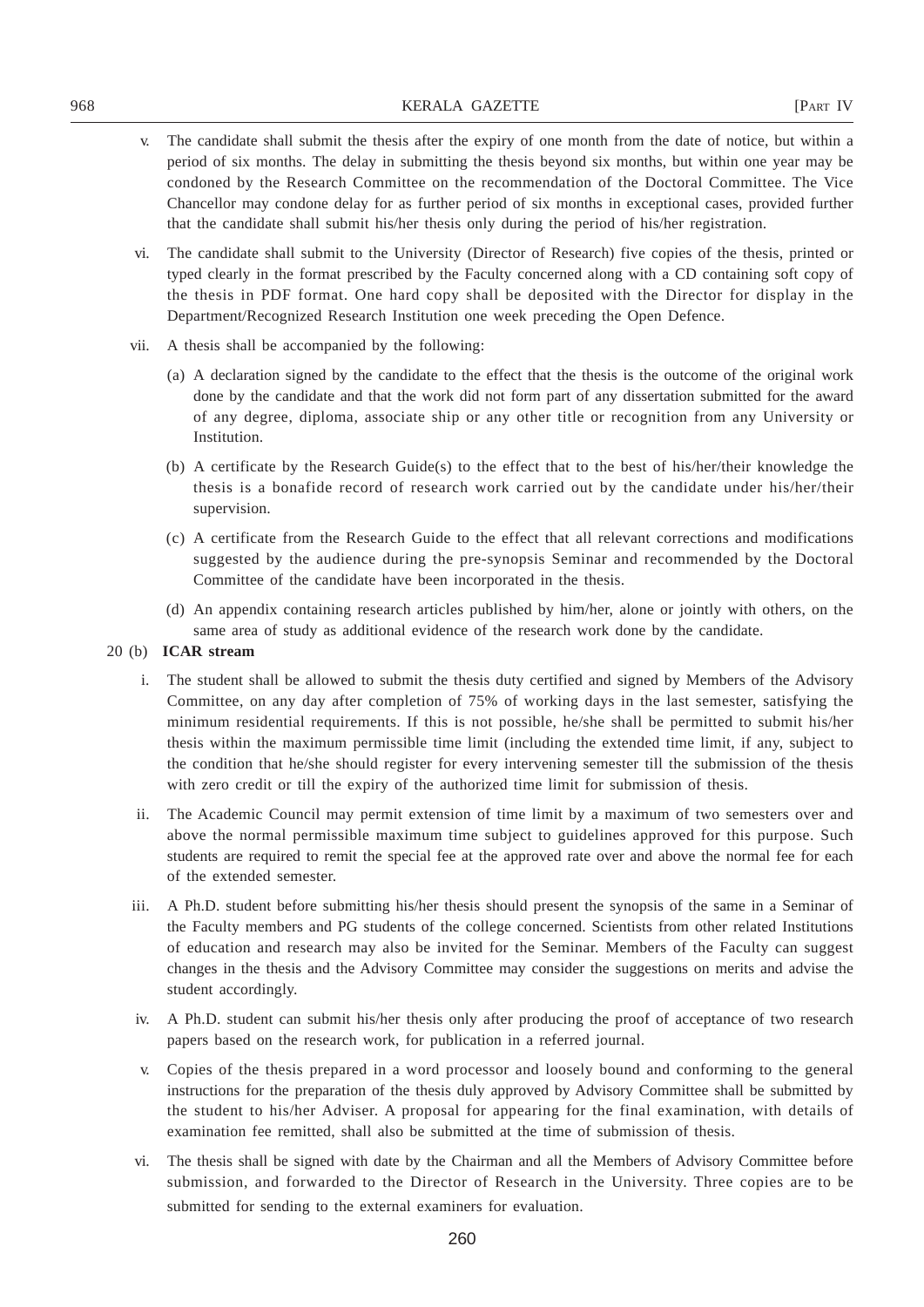## 21. *Procedure for adjudication of the thesis*

#### 21(a) **General stream**

- i. The thesis will be subjected to "Plagiarism" check by the authorised officer in the University library in accordance to the guidelines stipulated by the UGC in this regard and the results will be attached to the Thesis. Thesis conforming to the requirements shall be forwarded to examiners for evaluation.
- ii. The thesis to be adjudicated shall be forwarded to three external examiners nominated by the Vice Chancellor from the Panel of Experts, as given in Sub-clause 20.a.(iv) above, of which at least four shall be from outside the State/Country.
- iii. (a) Each examiner shall be requested to send a separate individual report on adjudication of the thesis, wherein it shall be specifically stated, whether or not the examiner recommends the award of the degree based on the written thesis, with reasons for the Recommendation. If the thesis does not meet the standard expected of a Ph.D. thesis, the thesis may be rejected.
	- (b) In the event of the receipt of the evaluation reports of any two examiners recommending the thesis for the award of Ph.D. degree, the University shall make arrangements for the conduct of the Open Defence and Viva Voce examination as given in Clause 21a(iii) below, without waiting for the third report.

In the event of one examiner recommending the thesis for the award of Ph.D. degree and the other examiner rejecting it, the report of the third examiner will also be considered. If the third examiner recommends the award, Open Defence and Viva Voce examination shall be conducted. If the third examiner rejects the thesis, the Ph.D. degree will not be awarded to the candidate.

- (c) But if any of the examiners suggests resubmission of the thesis, after revision, the candidate may resubmit the thesis incorporating the changes proposed by the examiner(s) after a period of six months and on payment of such fees as may be prescribed by the University. On resubmission, the thesis shall again be sent for adjudication as far as possible to the same examiner(s) who had adjudicated it earlier and recommended revision. If the same examiner(s) is (are) not available, another examiner(s) shall be selected by the Vice Chancellor from the same panel.
- (d) The candidate shall have no further chance for resubmission of the thesis and the decision to accept or reject the thesis at this stage shall be final.
- iv. If any two examiners recommend for the award of the Ph.D. degree, the University shall make arrangements for the conduct of Open Defence and Viva Voce examination. The Open Defence/Viva Voce Board shall consist of the Dean of the Faculty under which the candidate is registered, as Chairman and any one of the examiners nominated by the Vice Chancellor, from the Panel of Examiners prepared for the adjudication of the thesis, the Research Guide and Joint Guide, if any, as Members.
- v. The Open Defence and Viva Voce examination shall be held at a place and time decided by the University after making prior announcement of the same, and after issuing the notice to all the Schools of the University/Recognized Institutions coming under the Faculty, sufficiently in advance.
- vi. During the Open Defence of the thesis, the candidate has to explain the motivation and relevance of the work, innovation in methodology and salient features of the findings. He/she shall satisfactorily answer the questions put forward by the audience. This shall be followed/preceded by an in camera Viva Voce examination conducted by the Viva Voce Board.
- vii. The Chairman (Dean of the Faculty) and the external expert shall necessarily be present at the Open Defence and Viva Voce examination.
- viii. If the Viva Voce examination is not held on the scheduled date, the candidate shall be required to be present for the Open Defence and Viva Voce examination on a subsequent date, as intimated to him/her.
- ix. If, in the opinion of the Viva Voce Board, the candidate is successful in the Viva Voce examination and has defended his/her thesis satisfactorily in the Open Defence, the Board shall prepare a consolidated report and present it to the University recommending the award of Ph.D. degree.

The candidate shall submit the hard bound copy of the thesis along with a soft copy in PDF format after incorporating all corrections/suggestions made by the examiners. The Research Guide shall give a certificate stating that all corrections have been made in the final copy of the thesis.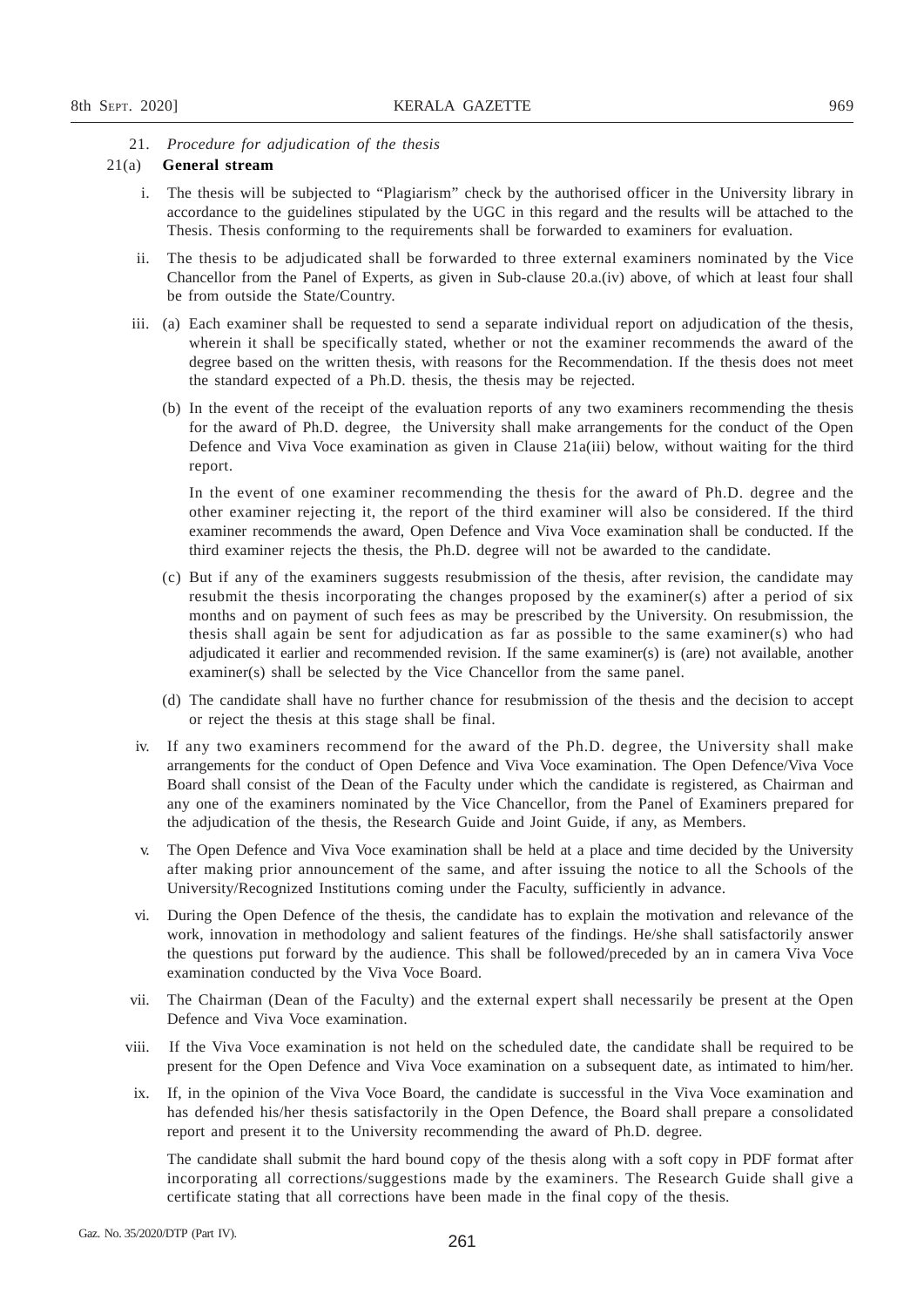x. If, in the opinion of the Viva Voce Board, the candidate is not successful in the Viva-Voce examination, the candidate shall be given an additional opportunity after one month for the Open Defence and Viva Voce examination after payment of the prescribed fee.

- i. The thesis to be adjudicated shall be forwarded to three external examiners nominated by the Vice Chancellor from the Panel of Experts submitted by Major Adviser., as given in Sub-clause 28(iv) above, of which at least four shall be from outside the State/Country.
- ii. (a) Each examiner shall be requested to send a separate individual report on adjudication of the thesis, wherein it shall be specifically stated, whether or not the examiner recommends the award of the degree based on the written thesis, with reasons for the recommendation. If the thesis does not meet the standard expected of a Ph.D. thesis, the thesis may be rejected.
	- (b) In the event of the receipt of the evaluation reports of any two examiners recommending the thesis for the award of Ph.D. degree, the University shall make arrangements for the conduct of the Open Defence and Viva Voce examination as without waiting for the third report. In the event of one examiner recommending the thesis for the award of Ph.D. degree and the other examiner rejecting it, the report of the third examiner will also be considered. If the third examiner recommends the award, Open Defence and Viva Voce examination shall be conducted. If the third examiner rejects the thesis, the Ph.D. degree will not be awarded to the candidate.
	- (c) But if any of the examiners suggests resubmission of the thesis, after revision, the candidate may resubmit the thesis incorporating the changes proposed by the examiner(s) after a period of six months and on payment of such fees as may be prescribed by the University. On resubmission, the thesis shall again be sent for adjudication as far as possible to the same examiner(s) who had adjudicated it earlier and recommended revision. If the same examiner(s) is (are) not available, another examiner(s) shall be selected by the Vice Chancellor from the same panel.
	- (d) The candidate shall have no further chance for resubmission of the thesis and the decision to accept or reject the thesis at this stage shall be final.
- iii. If any two examiners recommend for the award of the Ph.D. degree, the University shall make arrangements for the conduct of Open Defense and Viva Voce examination.
	- (a) The external examiners shall send their reports to the Controller of Examinations within 60 days of receipt of the thesis. He will forward copy of the reports with evaluated thesis to the Chairperson of the Advisory Committee for making arrangements for the final Viva Voce examination or for modifications as suggested by the Examiner(s).
	- (b) The Chairperson shall advise the student, if necessary, to revise the thesis incorporating the suggestions of the External Examiner(s). Five copies of the revised thesis shall be presented by the student to the Board of Examiners at the final Viva Voce examination.
	- (c) If the thesis is not accepted, the candidate shall be permitted to resubmit his/her thesis after a minimum period of one semester during which interval he/she may repeat his/her research work wherever necessary and modify or correct the thesis in accordance with the observations made by the External Examiners.
	- (d) A candidate shall not be permitted to submit his/her thesis for the degree on more than two occasions and if the thesis is not approved on the second occasion, the candidate shall not be awarded the degree and his/her name shall be removed from the roll.
	- (e) The final Viva Voce examination shall be conducted normally within three months after the submission of thesis by the candidate.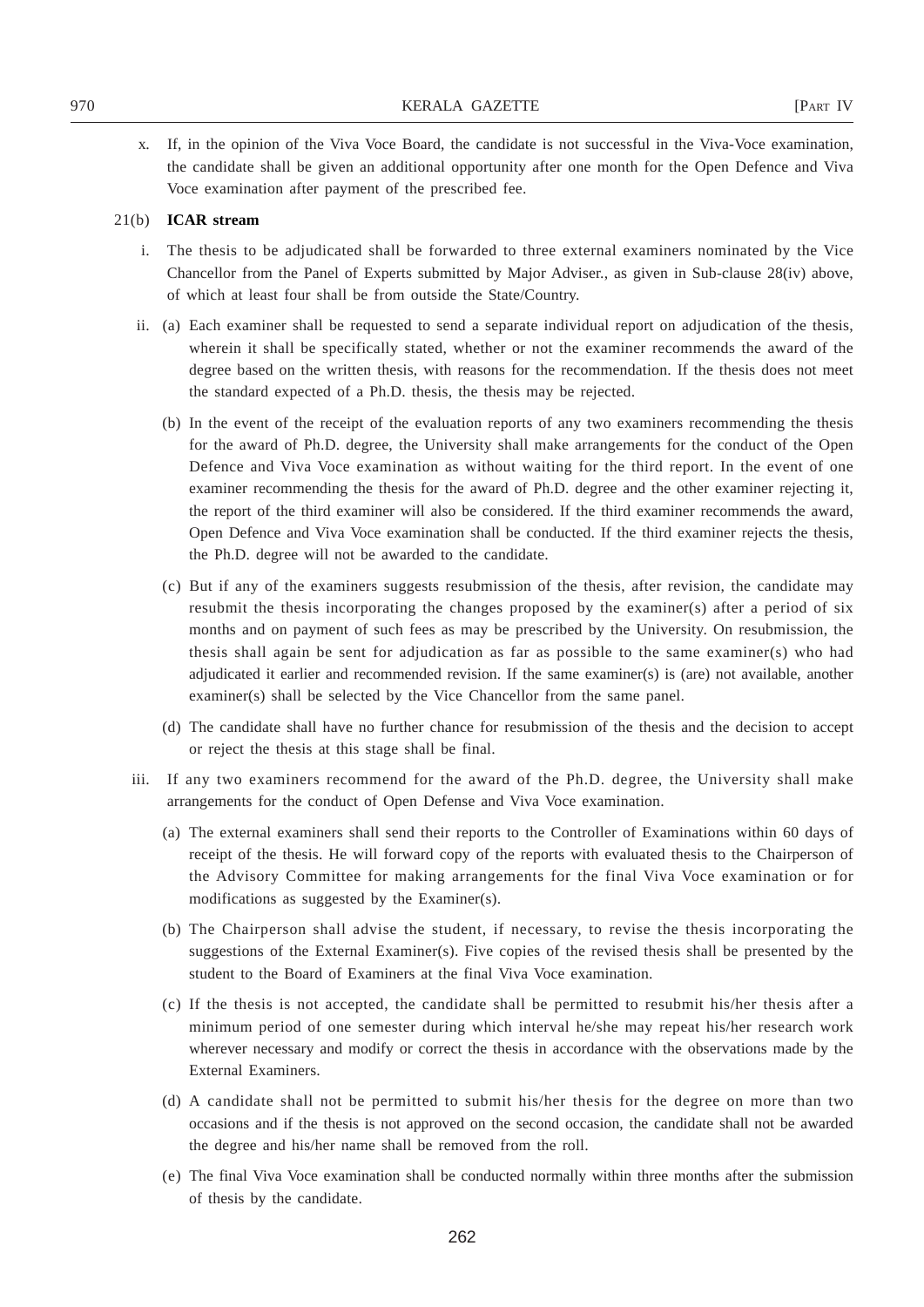- 
- (f) The Board of Examiners for conducting the final Viva Voce examination shall consist of the Chairperson and Members of the Advisory Committee and one External Examiner who evaluated the thesis. The Chairperson of the Advisory Committee shall act as the Chairperson of the Board of Examiners also. In case there is a difference of opinion between the External Examiner and other members of the Board of Examiners, the matter will be reported to the University, for a decision.
- (g) The general guidelines issued for the conduct of examinations shall be followed for the conduct of final Viva Voce examination also.
- (h) If any of the members of the Board of Examiners fails to turn up on the date fixed for the examination, the Head of the Institution shall appoint a suitable substitute examiner and report to the University.
- (i) Thesis work may be graded as satisfactory or unsatisfactory.
- (j) Based on the reports for the External Examiner(s) who evaluated the thesis and on the performance at the final Viva Voce examination, the Board of Examiners shall declare whether the thesis is approved or not. Only on the approval of the thesis by duly signing on the thesis with date by all members of the Board of Examiners, the candidate becomes eligible for the award of the degree. The decision of the Board of Examiners shall be communicated to the University through the Head of the Institution.
- (k) Out of five copies of the corrected and bound thesis, one copy shall be sent to the University along with the report of examination and the evaluation reports of the thesis furnished by the External Examiner(s), one copy is to be returned to the student and one copy each to be given to the School, General Library and to the Chairperson. One soft copy of the thesis shall be submitted by the student and forwarded to the University, along with the thesis.
- (l) The Chairperson shall submit a Certificate to the effect that all the corrections suggested or pointed out by the External Examiner(s) have been attended to. He shall also submit his own report on the suggestions of the Examiners.
- (m) If the performance of the student in the final Viva Voce examination is unsatisfactory, the candidate has to appear for a re-examination after 60 days. The reasons for unsatisfactory performance shall be recorded in the report of the Board of Examiners.
- (n) The University shall have the full right to publish the thesis in any media including electronic media and to transmit the same to the online system. The IPR rights of the inventions made/technology developed shall remain with the University. In the case of thesis brought out from externally funded projects, the rules pertaining to publication of such funding agencies have to be considered.

## 22. *Issue of Certificate/Transcript*

- i. On receipt of the intimation of the approval of thesis and the report of final Viva Voce examination from the Head of Institution, together with a copy of the approved thesis, the University shall take further action to award the degree to the candidate.
- ii. The Vice Chancellor shall approve the final results and the University, shall issue provisional certificate and transcript to the candidate. The student shall apply for the issue of Provisional/Degree Certificate and/or transcript.